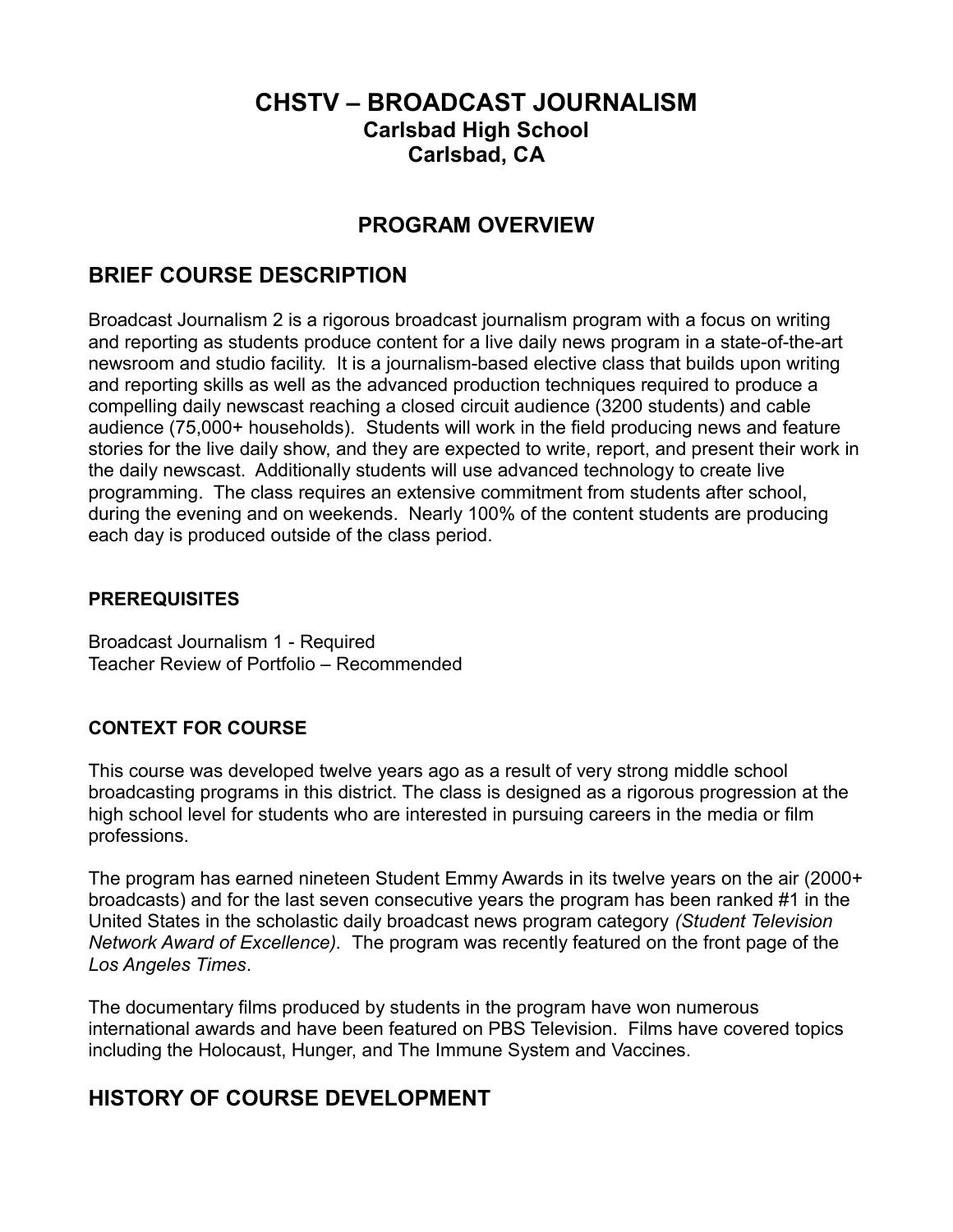The course was developed in 2002 as a continuation of a robust middle school broadcast journalism program. Today all three middle schools in the district offer broadcast journalism elective classes, feeding into the high school program. Incoming freshman applicants to Broadcast Journalism 1 can arrive as freshman with as many as three years of middle school broadcasting experience.

A Perkins Grant and a local educational foundation grant provided the seed money to begin the high school program for students interested in pursuing media studies at the college/university level and ultimately pursuing careers in television news and film. The program is articulated with a community college course (Broadcast Newswriting and Producing) and students earn 3 units of college credit.

## **TEXTBOOKS**

Broadcast News Writing, Reporting, and Producing 5<sup>th</sup> Edition Publication Date: 2/17/2010 Focal Press Ted White, Frank Barnas

Usage: Primary Text Read in entirety or near entirety

Broadcast Newswriting for Professionals 1<sup>st</sup> Edition Publication Date: 1/1/2005 Marion Street Press

Usage: Primary Text Read in entirety or near entirety

Television Production and Broadcast Journalism 2<sup>nd</sup> Edition Publication Date: 3/1/12 Goodheart-Wilcox, Co. Phil Harris

Usage: Supplemental Text

## **SUPPLEMENTAL INSTRUCTIONAL MATERIALS**

 Write For the Ear, Shoot for the Eye, Aim for the Heart: A Guide for TV Producers and Reporters (Al Tompkins/Poynter Institute)

 $\_$ 

• Make it Memorable (Bob Dotson)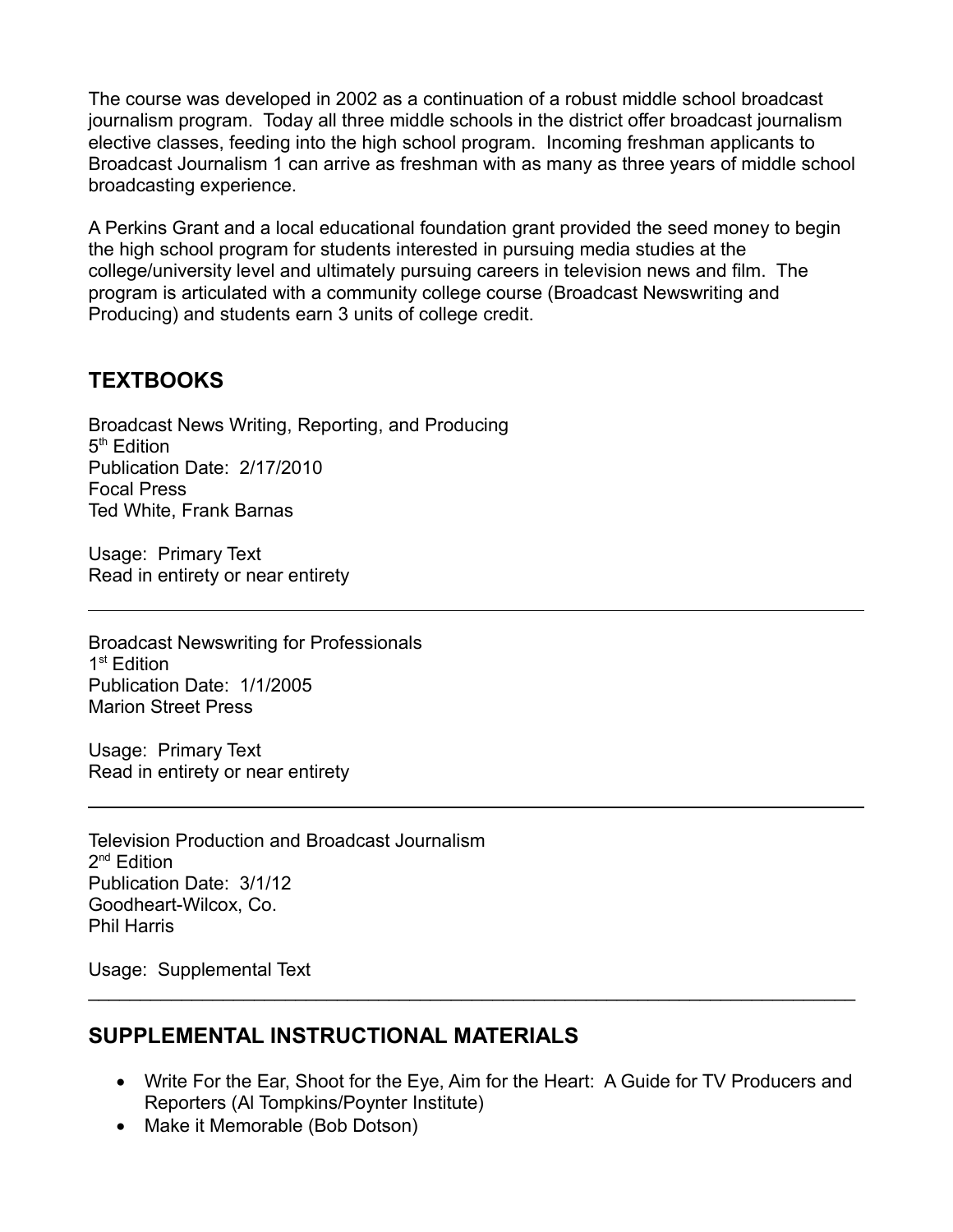- Final Cut X Manual
- AP Style Guide
- Broadcast News Handbook (Author: Associated Press)
- Motion Graphic Design: Applied History and Aesthetics (Author: Jon Krasner)
- Roll! (Author: Rich Underwood)

## **Relevant Film Titles for Student Viewing and Critiquing**

Broadcast News (1987) Network (1976) All The President's Men (1976) Absence of Malice (1981) Up Close and Personal (1996) Good Night and Good Luck (2005) Under Fire (1983) The Front Page (1931) Citizen Kane (1941) The Insider (1999) HBO Series--The Newsroom (2012-)

Professional Organizations: Student Television Network, RTNDF Professional Resources: www.nppa.org, www.b-roll.net, [www.poynter.org](http://www.poynter.org/)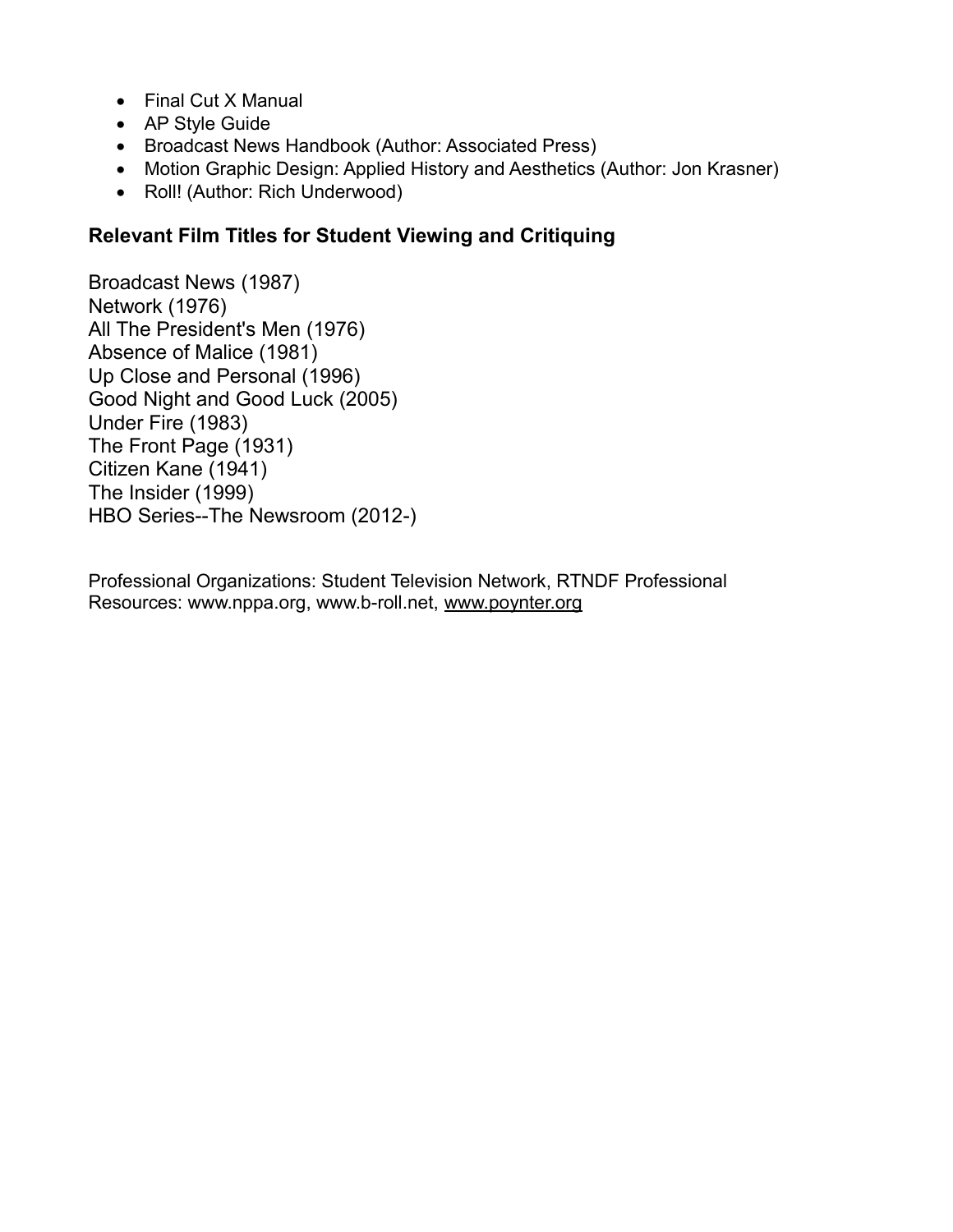## **COURSE PURPOSE**

The course is focused on broadcast journalism skill development with an emphasis on writing and reporting. This course is designed to prepare students for careers in the broadcast journalism and film industry where advanced writing skills are essential. Students will be engaged in all of the components necessary to produce a live daily news broadcast that will include multiple pre-taped news packages, live interviews and a variety of high interest, informative segments. Students will develop an understanding of the vocabulary that is unique to television news and documentary film-making. The course will reinforce the importance of effective writing skills, communication skills, time management skills, interpersonal skills, and problem-solving abilities while working with state-of-the-art technology.

# **COURSE OUTLINE**

#### **Media/Digital Literacy**

#### **History of Mass Media**

◦ Students will study the development of the mass media beginning with the industrial revolution and the advent of radio, film and then television. Using archival footage and periodicals from the various time periods, students will explore the historical importance of mass media (FDR's Fireside Chats, Edward R. Murrow pioneering television news, presidential debates, the advent of CNN and 24 hour news coverage, and the current shift away from traditional sources of news information with online, on-demand convergence media). Using a timeline of key events in the development of the mass media, students will choose an event and complete a writing assignment where they explain the historical significance of the event using relevant facts, concrete details, and specific examples of how the event played an important role in the history of mass media (persuasive oral argument). Their findings will be presented orally in class during the morning meeting.

#### M**edia Analysis with a Critical Eye (Critical Viewing)**

- Students will analyze and evaluate media messages by looking for bias in writing and reporting. Students will evaluate the video "Story of Stuff" to evaluate its message, the delivery of the message, the accuracy of the message and it's attempts to persuade the viewer. How does the film use tone, graphics, assertions and lines and images to attempt to persuade the viewer? Using a *New York Times* media literacy activity, students will discuss orally the film's attempt to persuade the viewer. It is vital that students understand and recognize media bias in a world where anybody can say anything under the cover of "citizen journalist."
- As an extension activity, students will view online one of CHSTV's three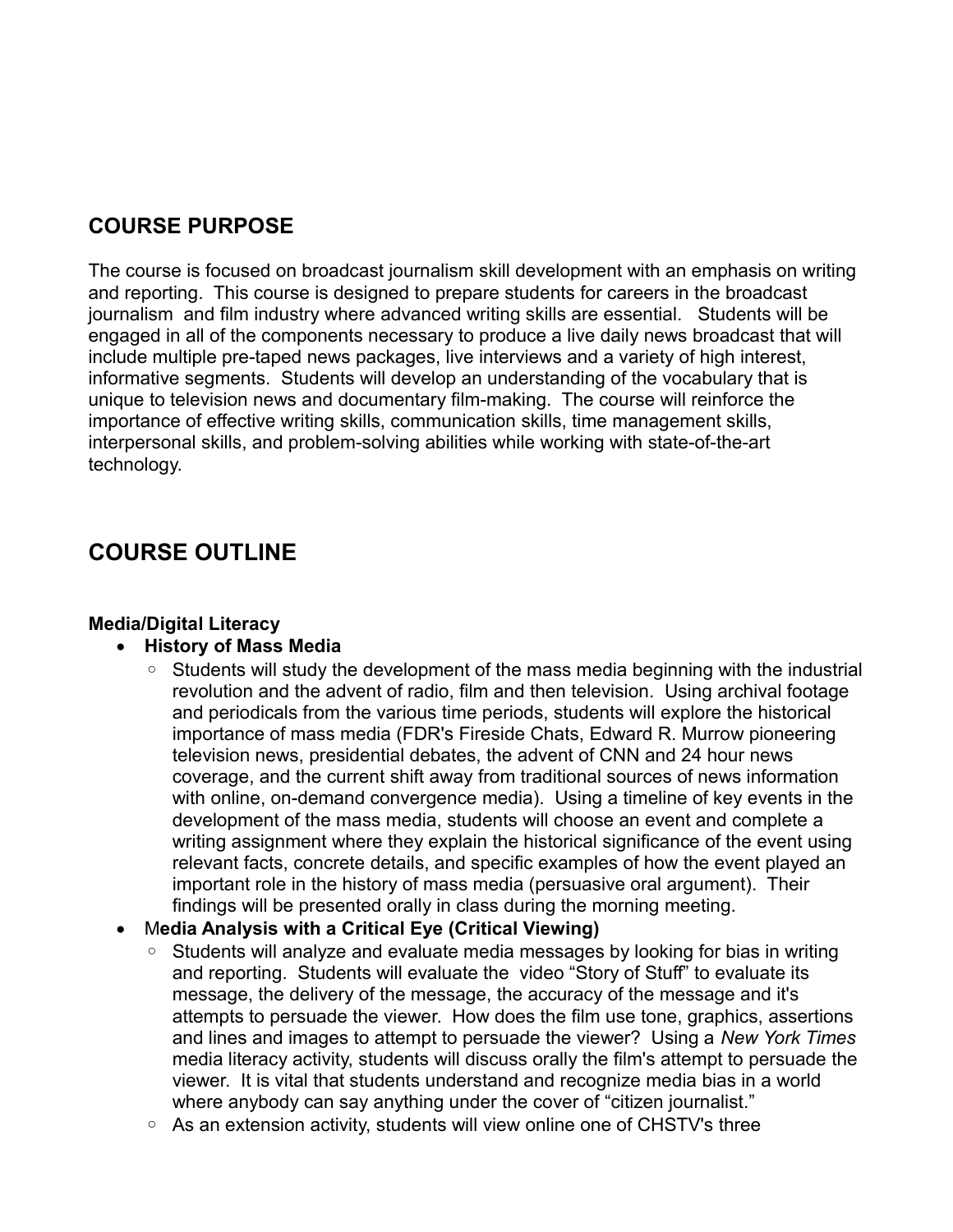documentaries on social issues with a critical eye toward the film's endeavor to offer a balance of opinions. This extension activity will include a short persuasive essay making a case for or against the film's success at maintaining balance.

#### **First Amendment Freedoms and Responsibilities**

◦ Students have already developed a base understanding of the First Amendment and how it guarantees the freedom of press in the United States. Using case studies provided by the Student Press Law Center, students will review instances where scholastic broadcasters have sought protection under the First Amendment. How are students' expressive freedom protected and how has that freedom been challenged by authorities? Students will review Mary Beth Tinker's (Tinker vs. Des Moines) appearance on our own broadcast (3-12-14) where she describes the incidents that lead to her expulsion and Supreme Court Landmark decision in the 1960s (and what the case means to student journalists today). As a group activity working with a partner, students will storyboard a Public Service Announcement on the First Amendment as it relates to scholastic broadcasts for a target audience of scholastic broadcasting students. The PSA should demonstrate both what is, and what is not allowed under the First Amendment referencing the SPLC website. The PSA storyboard will require students to use powerful language, accurate facts and relevant imagery and sound to support the message.

#### **Elements of Broadcast News**

Students will develop an understanding of the structure of broadcast news both in event sequencing within a standard news block(s), as well as the variety of content typically found within a newscast. Students will distinguish between hard and soft news segments, investigative reports, breaking news, spot feature stories, MOS segments and so on. Students will study local and national newscasts online to evaluate content elements that will include timeliness, proximity, future impact, human interest, and conflict elements of news coverage and relate that to the content structure of our own broadcast.

#### **Current Events Awareness**

Raising student awareness of global issues is increasingly important as the countries of the world become more independent. Developing an appreciation for news is a key step toward self-empowerment and advancement. Students will research and identify local current events that have relevancy for our own student audience. As part of a "breaking news" video assignment, students will work with a partner to read various accounts (print, local news convergence websites) of an ongoing specific local current event and produce a 90-second news package (for air) on that event. The current event chosen by students should meet CHSTV's "Do they care?" or "Should they care?" benchmark.

## **Writing in Broadcast Style**

- **Broadcast Style Writing (Basics, Numbers, Quotes, Abbreviations, Pronouncers)**
	- Students have read *"Broadcast Newswriting for Professionals* (Jeff Rowe) and they will continue to use this book as a guide for writing for television news. Students will use Rowe's book as a guide for differentiating the writing style between print and television news. Students will practice taking hard copy designed for print and rewriting it in broadcast style using appropriate sentence length (short, declarative sentences), present tense language, keeping one main idea per sentence and conversational tone writing.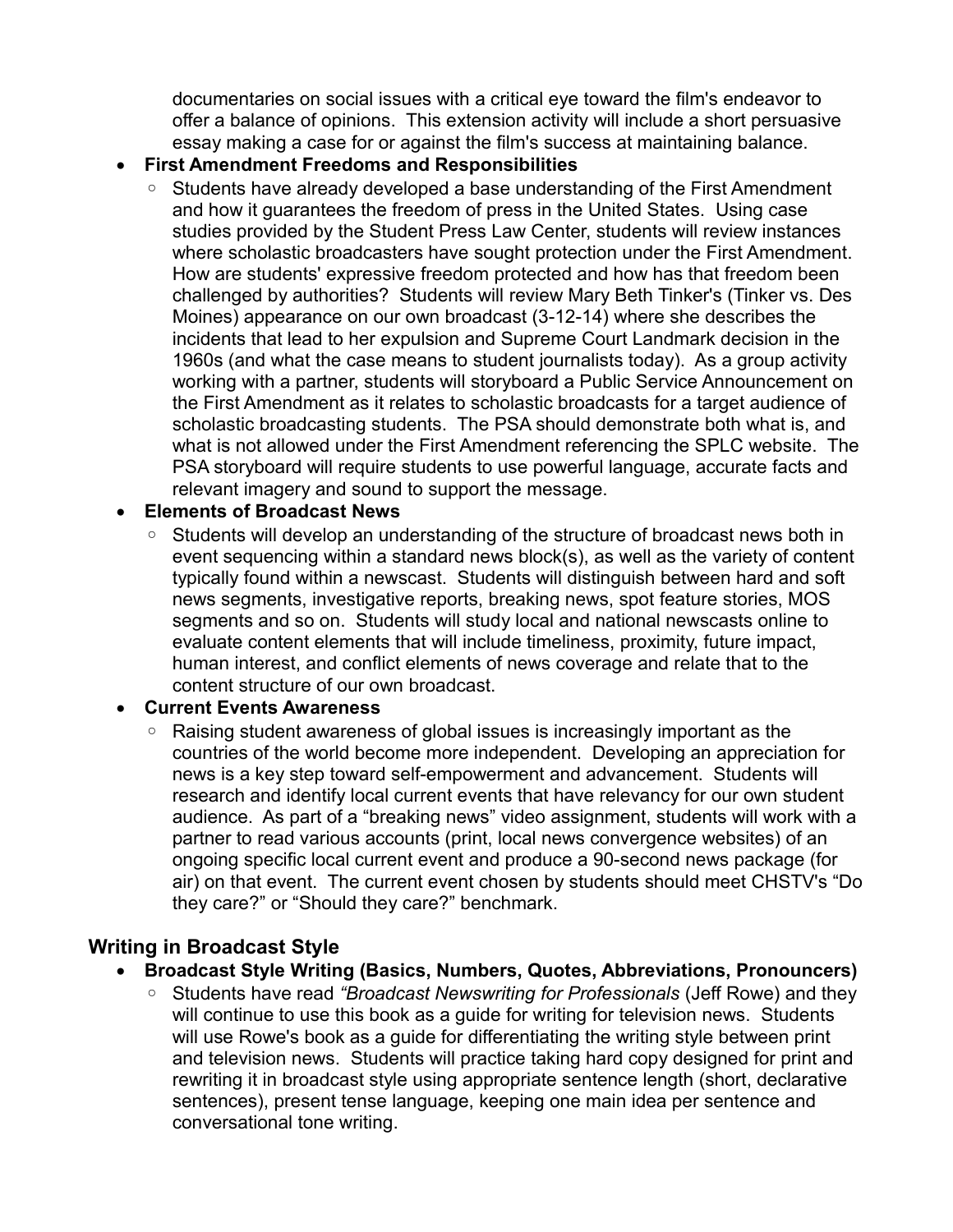### **Writing for the Ear**

◦ Students will develop "writing for the ear" skills through the rigorous, deadlinedriven pace of the broadcast journalism class. With a daily, live news broadcast that is carried live on closed circuit to 3100 students and carried live to the community on Time-Warner Cable and AT&T, students are completing news/feature packages on a regular schedule. Writing for a television audience is a challenge. Writing for an audience of their peers presents a unique challenge for student journalists. Developing an active voice, the writing "rule of threes" and conversational tone style is a vital skill.

### **Writing for Time**

◦ Students will practice and master writing for time during a live broadcast using VO-SOTS. Students will learn how to write for a story to be read within a specified time, usually seconds. Brevity requirements mean students will write first sentences that will grab the attention of the listener including essential facts at the end of the lead. Skill development here will reinforce the importance of repeating important facts used in the lead. This writing style will be practiced and reinforced both during the live show (anchor scripts) and in news/feature package assignments.

### **Writing from Video**

◦ Students will learn to write from video. More than just writing the 5 Ws and the H, students will advance to other essential writing techniques. Writing from video follows the "Say dog, see dog" broadcast writing style where students will sequence their writing so that the narrative matches the visuals. Students will produce news and feature packages and write so that the visuals drive their writing. How the story is written will then drive how the visuals are edited.

#### **Writing in Linear Format**

Students will review detailed technical articles where a volume of information is presented to the reader and rewrite those articles for broadcast using linear format. In a medium (broadcast) where the viewer cannot stop the program to reflect and digest the information in the way a print article can be reread, students will learn to write using linear flow where the information is presented to the viewer in a line in one direction. Students will practice writing in precise, logical flow.

#### **Conversational Writing Tone**

◦ CHSTV mentor Les Rose (CBS Evening News) advises reporters to write "for their mother." His advice to young journalists is to adopt a conversational writing style that would be appropriate if one were speaking to their parents. Students will practice writing the way they speak with appropriate conversational tone. Students will write their broadcast copy using conversational, easy to understand words and sentences. The copy needs to be long enough to cover the topic and short enough to keep it interesting.

#### **Structure, Leads, Elements**

- Students will practice the unique writing style for broadcast where sentence structure is typically "simple" because "complex" and "compound" sentences can confuse a viewer. Students will practice taking complex and compound sentences and breaking them down into shorter, simpler language for a broadcast audience.
- Once again students will compare and contrast the news lead as it is written for print and broadcast. Students will write sample leads that capture the essence of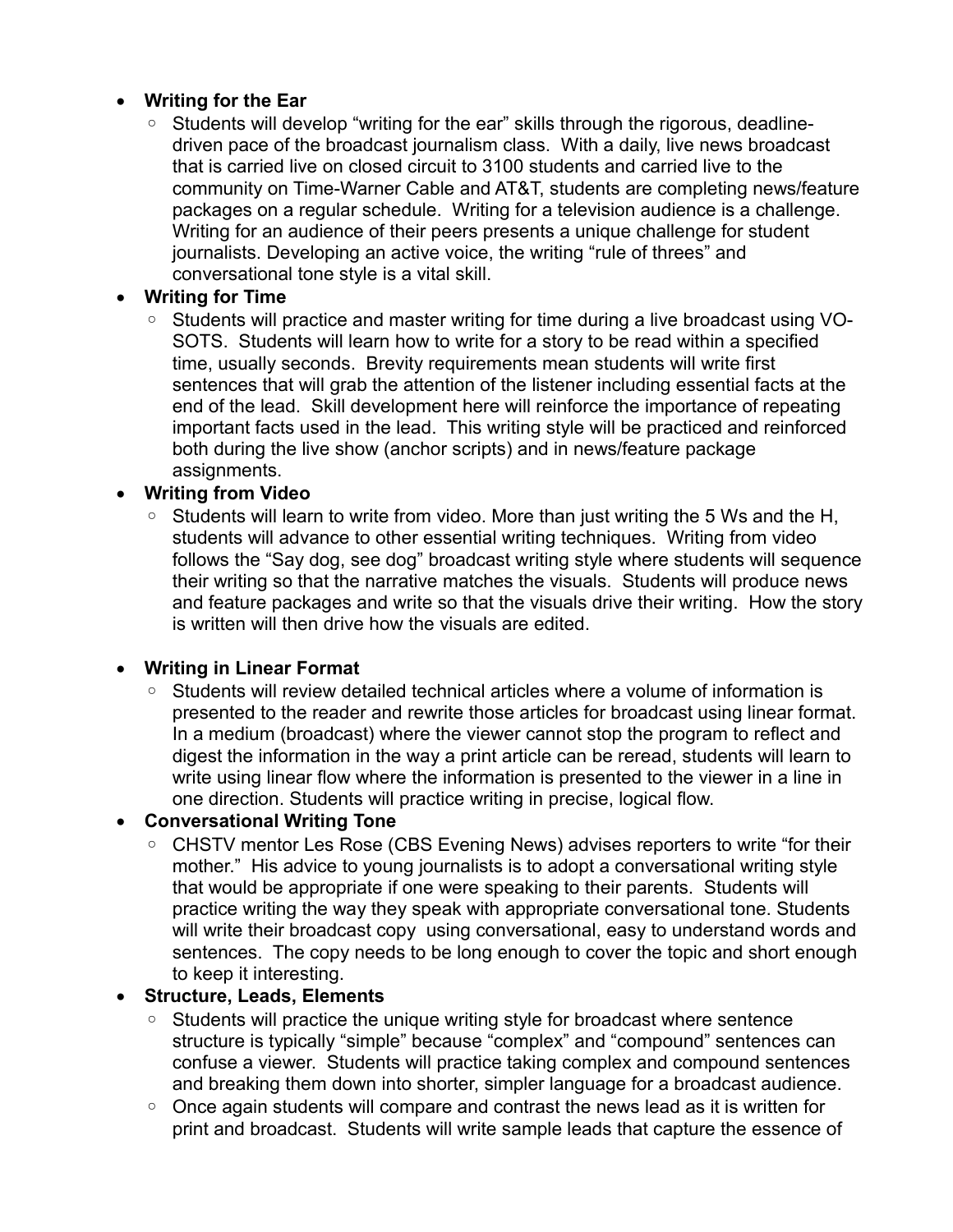the story without giving too much detail. They will learn how to determine a lead in a story using the "What makes the story newsworthy?" litmus test.

◦ Students will practice incorporating the basic news elements (5 Ws and How) into their stories by offering the information over a series of short paragraphs. Models and examples will be pulled from Jeff Rowe's book (classroom set).

### **Recognizing Libelous Speech**

- Students will learn that defamation is defined as libel because broadcast speech is more wide-ranging than normal speech. They will learn the legal definition of libel and through case studies learn that even a joke can be libelous. Real world examples of libel and defamation claims will be reviewed including the Supreme Court Case *New York Times Co. v. Sullivan* where the Supreme Court added an "actual malice" intent as a requirement for prosecution. Students will define "libel," "slander," "parody," and "satire." Why would you use parody or satire to make a point? What are the differences between each term? How do you draw the line between a comment that is libelous or slanderous and one that is parodic or satirical?
- Students will learn and discuss the actual rules governing speech, press, and assembly at your school and/or in your district. Are these rules fair? What exactly does the First Amendment protect? What are your rights as students and young people, on and off campus? If students' rights and campus rules are not widely known about, why not?

## **Jargon Translation into Broadcast Style Language**

◦ Students will learn and practice avoiding jargon in their writing. Jargon is defined as terminologies that only experts or people in a particular field or profession understand. Since broadcast news is received by ordinary persons it is important to get rid of all jargon in newswriting and translate them into simple comprehensible language for the ordinary listener or viewer. For instance "inflation" could be written and read as "price hike" by the anchor or reporter. Students will get daily practice and reinforcement writing news copy for the daily broadcast and for their news/feature packages.

## **News Stories/Package Assignments**

## **Types of News Stories (Packages)**

- Students have already developed a basic understanding of the various types of stories that are typically included in a news broadcast (including our own daily news broadcast). Students will view a 30-minute local commercial network news broadcast and keep a log of the specific stories, types of stories, and the time of stories in number of seconds. Then, they will identify the types of content in terms of time devoted to "news," "weather," "sports," "consumer/health/entertainment feature stories," and "ads." Within the "news" category, students will characterize the types of stories included. Finally, they will reflect on what they learned about the world based on their results.
- For more depth of understanding, students will view several different stations on the same news day, comparing the differences in station's news in terms of their style, topic selection, self-promotion, bias, substantive analysis, story development, etc. They will also examine differences in the stations' news ratings and discuss differences in popularity due to the particular personalities of the anchors and/or the quality of their coverage. They may also note the similarities in the news in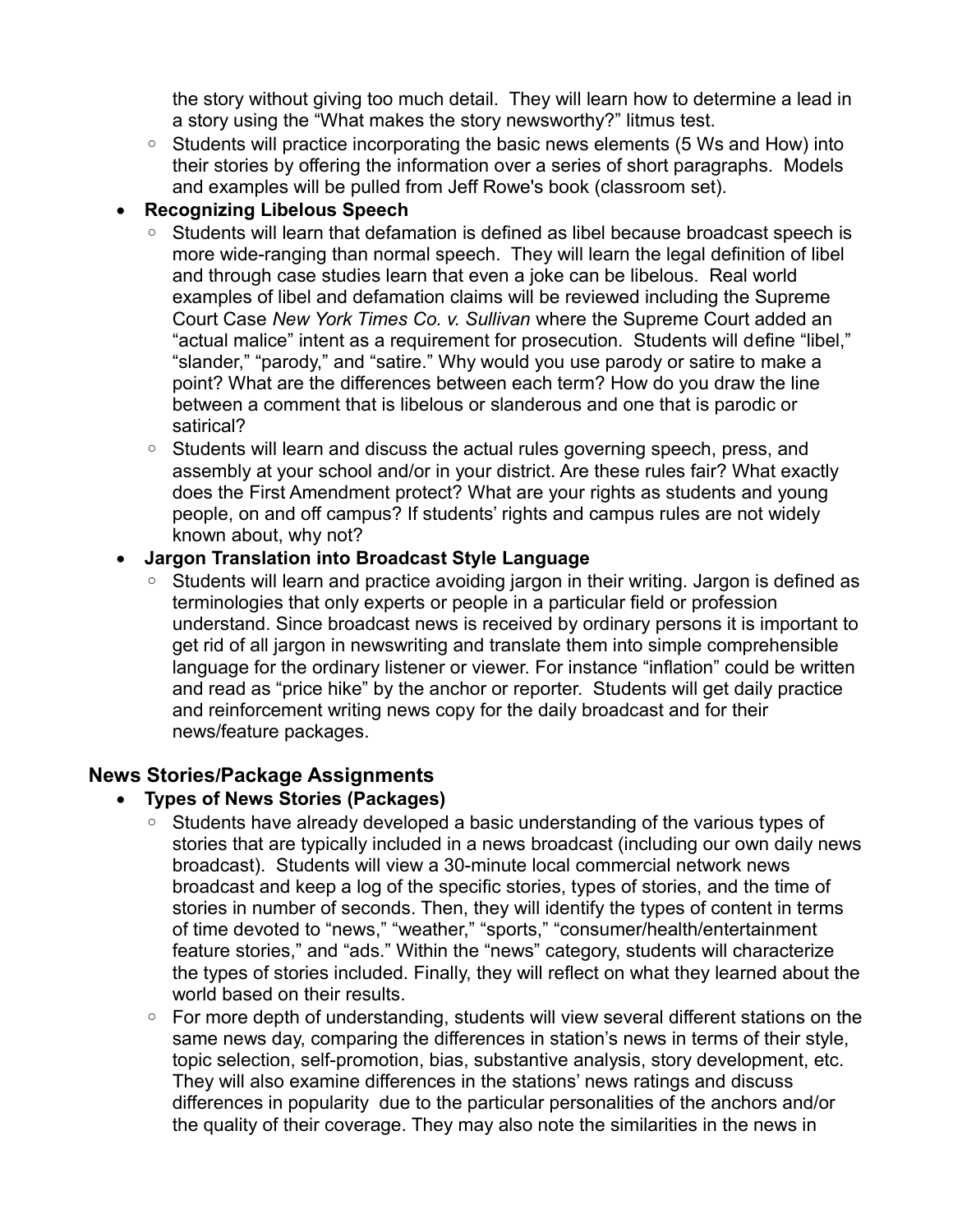terms of formats, stories, topics, styles, flashy weather/sports.

 $^{\circ}$ 

### **Forms (VO, VOSOTs, SOTs, Packages)**

- Students will continue to develop their skill level in writing Voice-overs, Voiceover-Sound on Tape, Sound on Tape and full packages for CHSTV's morning broadcast. Using. Using one of the classroom texts (*Broadcast Newswriting for Professionals*) students will be able to distinguish between the various forms and learn how to write each of the forms by writing from video and writing for time.
- **Element of the News Package (The 5 W's, the "H" and the "So What?")**
	- Understanding the seven elements of a news package is critical and students will refine their skill level as they produce content for our daily program and documentary films. These seven element requirements forge a news story that is informative, well-written and potentially important. Understanding the importance of the "so what?" litmus test is critical, especially with a teen audience in a school setting. "Why should I care about this story?" Through guided practice, students will gain a firm grasp early in the writing of their package about why their story matters. For people to stick around and keep reading they should know why this story relates to them, impacts their life or is simply important for people to know about.

### **Pre-production (Research)**

◦ A critical first step in the production of a news or feature package is the preproduction step. Students will begin with a brainstorming session with their partner to find stories and this often means looking at local print media stories, relying on social media contacts, and developing an instinct for finding and telling compelling stories. Pre-production includes making phone calls, writing e-mails, scheduling ENG equipment and developing a plan to begin "executing" their story.

## **Writing Copy for a News Package**

◦ Students will learn that key to choosing the most compelling sound bites in an interview is that the sound bites must be interesting and that the person saying the sound bite is saying it better than the reporter could paraphrase it. Using the "ten seconds, one thought" rule, the average sound bite should be no longer than ten seconds and it should contain no more than one thought. Students will understand that writing the the sound bite with one thought will keep the story on course and keeps the story on focus. This is a point that is driven home each fall when Les Rose (CBS Evening News) conducts workshops in the CHSTV studio and discusses the "narrow and deep" versus "wide and shallow" style of storytelling.

## **Time Management (Meeting deadlines)**

◦ Critical in a profession that is deadline driven, students are working under a very rigorous deadline schedule. With the daily show's goal of airing two 90-second packages each day, students work in teams of two with a package deadline of once every three weeks. A 90-second package can typically require 20 hours of student time above and beyond the classroom period. Making the deadline is a vital skill and one that is reinforced through our participation in the Student Television Network (a network of 450 high school broadcast journalism programs.)

## **Contingency Planning**

Having a Plan B is a skill students learn fairly quickly, because Murphy's Law is particularly unforgiving in the world of live news broadcasting. Students will develop contingency plans for unforeseen events (canceled interviews, story shifts,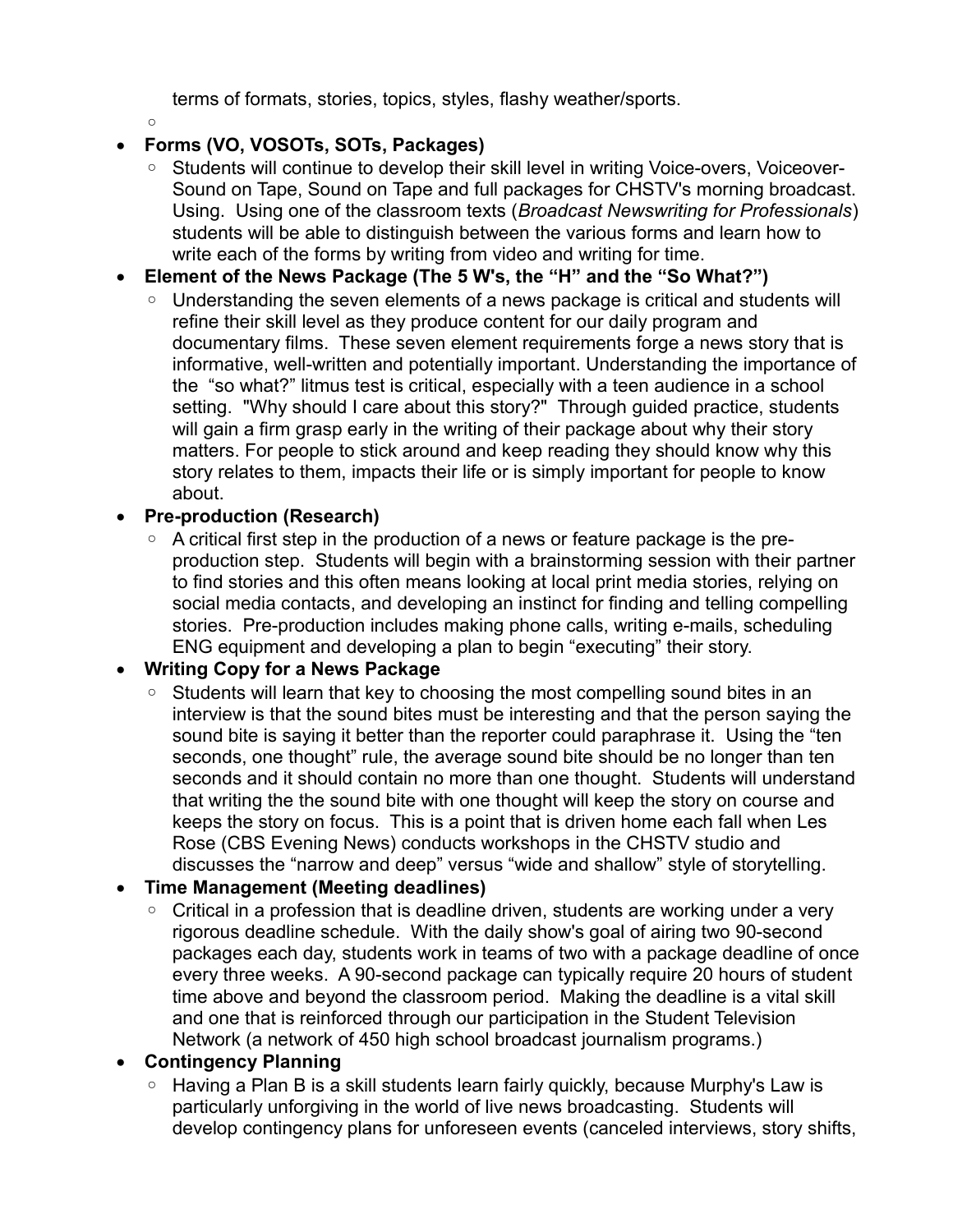news development changes and so on.) Writing and presenting in a live broadcast at the high school level is a real world experience. Reporters will often adjust their writing and presentation as details emerge and circumstances change during breaking news events.

## **Field Reporting**

- Pre-Interview Techniques
	- Preparing for an interview is an important step in conducting a successful interview. Students will learn that it is generally not a good idea to give an interviewee the questions in advance, but they may provide the interviewee a general idea of the interview theme (rehearsed answers will appear less genuine on the air).
	- Researching the topic prior to the interview is important and students will develop detailed background information on the topic so that they can formulate appropriate questions for the interviewee.
- Conducting the On-Camera Interview (Effective Questioning Techniques)
	- Students will learn the following basic guidelines for conducting an effective interview:
		- Make the interview a conversation and not an interrogation.
		- Maintain eye contact with the interviewee at all times.
		- The six basic questions are the 5 Ws and the H.
		- **E** Writing shorter questions are better than longer ones.
		- Be sure of your facts.
		- Ask the most important question first in the event that time is a factor and the interview needs to be cut short.
		- Listen to the interviewee. Sometimes the interviewee may say something important that the reporter could miss if he/she was not completely attentive.
		- Common courtesy at the end of the interview.
- Elements of a Stand-Up
	- Student journalists often struggle with standups. The school year begins each September with an all day Saturday workshop in the CHSTV studio with photojournalist and CHSTV mentor Les Rose *(CBS Evening News).* His workshop covers "Executing Effective Standups" and students learn some tips and tricks, and "rules" for standups while practicing mock standups. Topics covered include:
		- What purpose does a standup serve in a story?
		- What information would a reporter pre-write and convey in a standup?
		- How will the standup fit into the finished story?
		- The effectiveness of a standup as a bridge between two components of a story where there may not be video to cover.
		- Standups can be interactive.
		- Standups can serve as a closing (rarely as an opening).
		- Standups can serve as a scene set-up establishing a reporter's presence at the scene.

## **Live News Broadcast**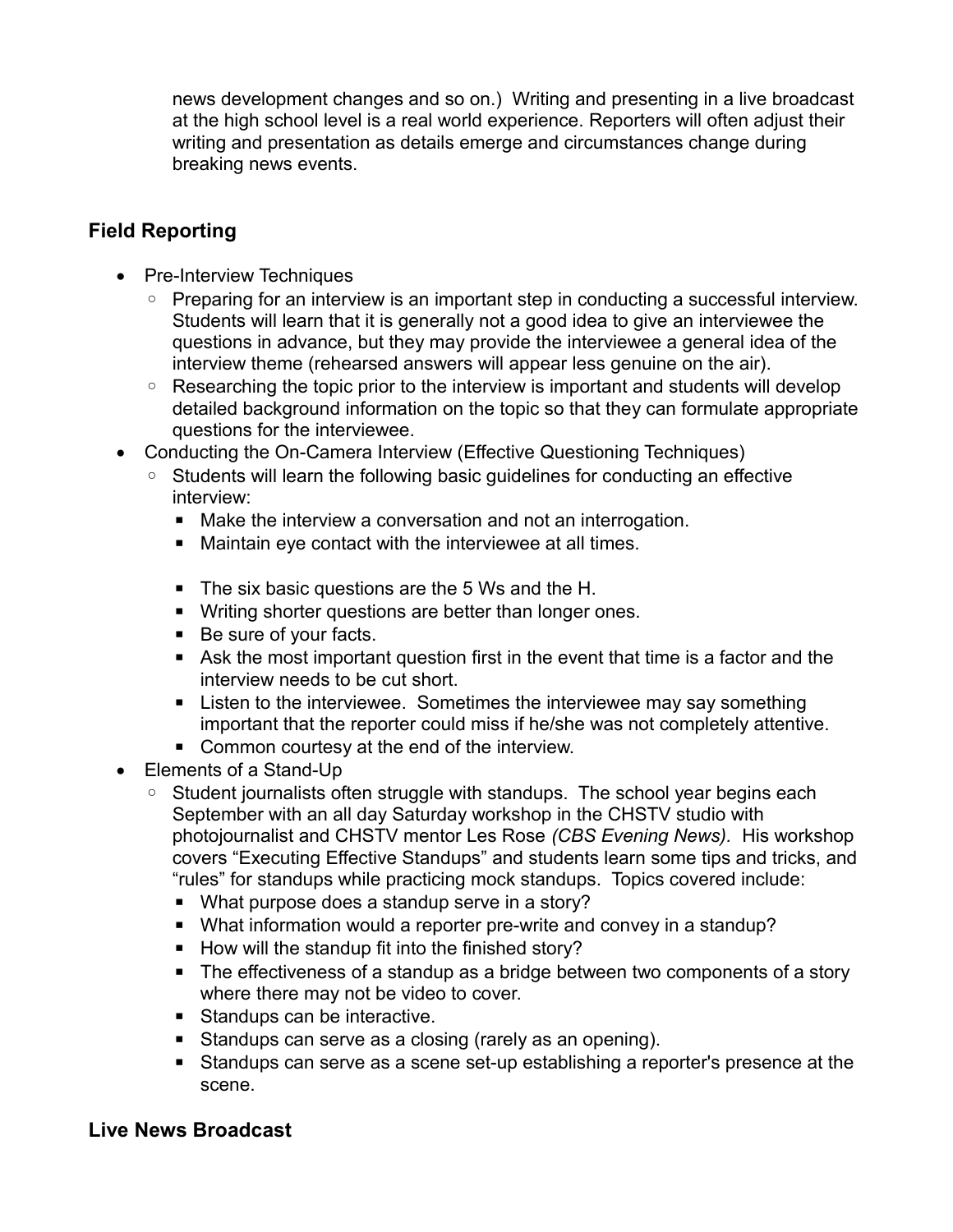- Live Broadcast Structure (Appropriate sequencing of live and pre-recorded content)
	- Students will produce a live 12-minute newscast each morning. CHSTV has just reached a scholastic broadcast milestone as the program wraps up its  $12<sup>th</sup>$  season by producing its  $2000<sup>th</sup>$  live show. The newscast is a fast-paced, professional quality program modeled after a local network affiliate morning newscast. CHSTV has earned nineteen Student Emmy Awards for its coverage of school, community and national news since its start in 2002 and for seven consecutive years the CHSTV daily broadcast has been ranked #1 in the United States *(Student Television Network Awards of Excellence).*
	- Students will learn to sequence the newscast using rundown software (Rundown Creator as they make sequencing decisions based on the hierarchy of information and rhythm of the broadcast. The rundown is an easily adjustable written visual for students to sequence the stories, announcements and live guest appearances in a logical order. Student producers will structure the broadcast so that breaking news, timely, especially important news is sequenced into the top of the show and feature stories, sports stories and live interviews are sequenced for the latter part of the newscast.
- Active Voice News Copy
	- Students will write news copy for the anchors to read on the air using active voice (subject-verb-object). Writing short, simple sentences will be reinforced as students re-write news copy provided by the school's staff for inclusion in the show.
	- Students will practice using literary devices in their news copy (rule of threes and alliteration)
	- Students will write for the ear with conversational, jargon free sentences by writing "the way we speak."
- Writing Anchor Teases, Tosses and Tags
	- The toss, tease and tag are three places in a newscast where student anchors are able to use creative writing techniques to build viewer interest. Because these moments tend to be unscripted, they can be some of the most dynamic elements of a live broadcast. Students will practice writing and delivering tosses and tags that smoothly transition into or out of a segment.
	- Students will write tosses that introduce the story without revealing a potential golden nugget in the package or live interview. Tags will serve to tie up any loose ends in a story, update the viewer, or provide information where viewers can get more information about the topic covered in the story.
- Interview Techniques
	- In some ways the live interview technique will be similar to what students have already been working on with pre-taped interviews for news and/or feature stories, but the "live" element will require an additional skill set The fact that the interview is happening "live" eliminates the safety net of non-live interviews and this will mean the student interviewers will learn to:
		- Researched the topic of the live interview in advance.
		- Formulated questions for the interviewee avoiding yes/no questions.
		- When the quest arrives, break the ice prior to the live shot by helping the interviewee to relax. Students will practice this-a few minutes of pleasant chit chat can help put the guest at ease, particularly if this is their first time appearing on the live show.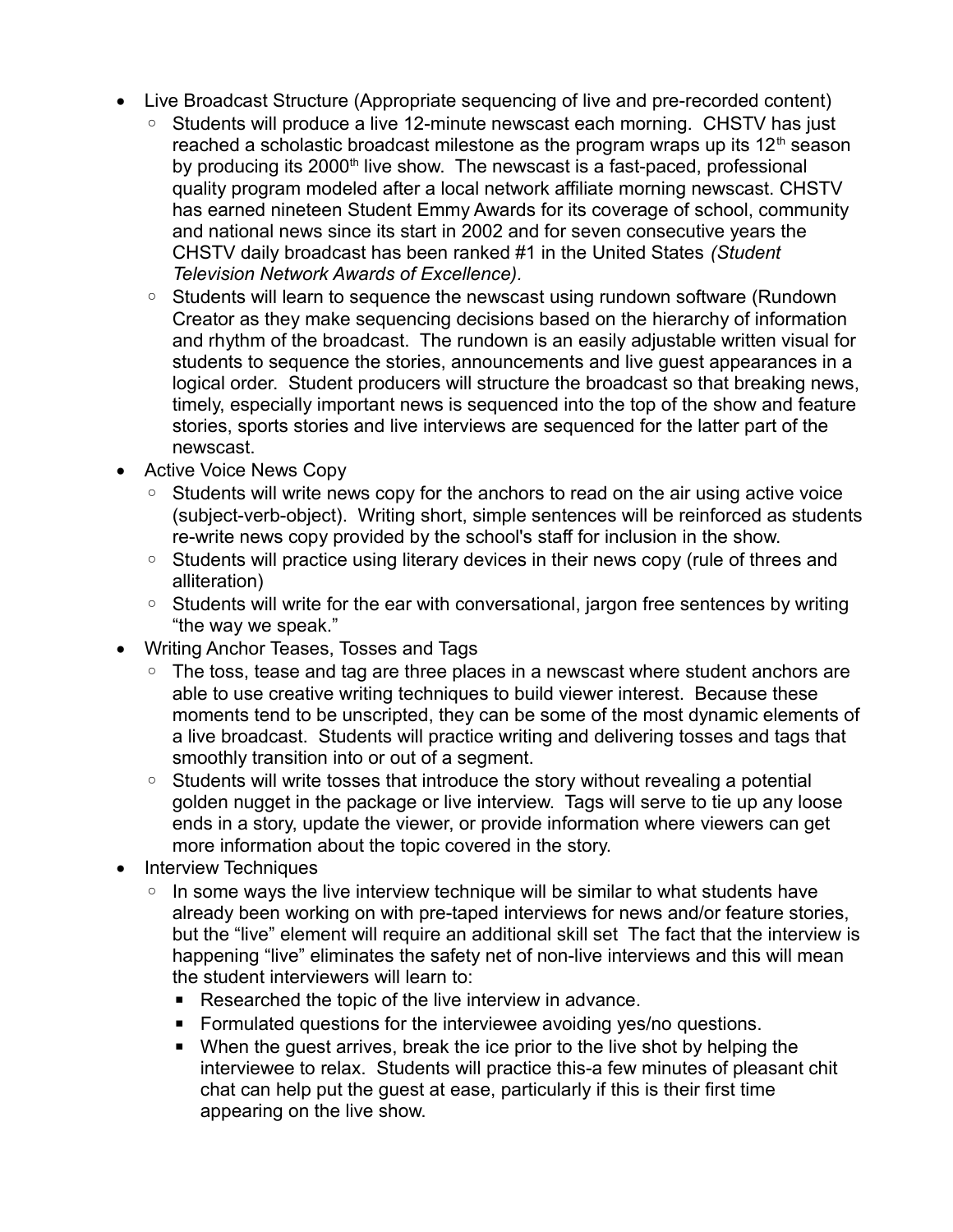- Students will learn, through practice, the skill of using prepared questions as a template for the interview, while learning to take the interview in a different direction if necessary.
- Students will learn, through practice, the technique of predicting their follow-up questions based on a reasonable estimate of how an interviewee will answer the initial question. Developing follow-up questions make the interview more of a conversation than an interrogation.
- Students will learn to "listen" during the interview in the event that an answer requires a follow-up or takes the conversation in a different direction.
- Through practice students will learn to focus the interview by illuminating important details, restating if necessary what the interviewee is communicating.
- Writing for the Teleprompter (Phonetic spelling as a pronouncer aide, active voice/here and now writing style)
	- Often the teleprompted script will require student anchors to read words they are unfamiliar with, or to read hard-to-pronounce names. Students will practice teleprompting these words phonetically to assist the anchor in pronouncing.
	- Students will write in active voice format.
- Content Balance Considerations for a Live Broadcast
	- CHSTV follows a "rule of four" format for sequencing and content balancing a daily broadcast. The rule of four creates a goal for students to design a show that features a combination of news/feature packages and live content totaling four separate elements.
	- Students will learn to design live broadcasts that will typically lead with a story and sequence announcements between the stories. Live interviews will typically be sequenced between the announcements.

## **Genres of Broadcast Journalism Writing/Reporting/Presenting**

- Broadcast Newswriting
	- Hard news (Broadcast News Writing)
	- Breaking News Stories
	- Personal Interest Stories
	- Feature Stories
	- Action Sports writing to sound and pictures
	- Commentary
	- Public Service Announcements (Persuasive writing)
	- Live Reporting (writing for breaking news)
	- Mobile App (Writing for backpack journalism with app-based limitations)
	- Multimedia Stories (writing for a variety of platforms including broadcast, print and the web)
	- Writing succinct anchor copy
	- Writing for commercial presentations (persuasive writing)
	- Short story (writing for fictional presentations)
	- 60 Second Silent Story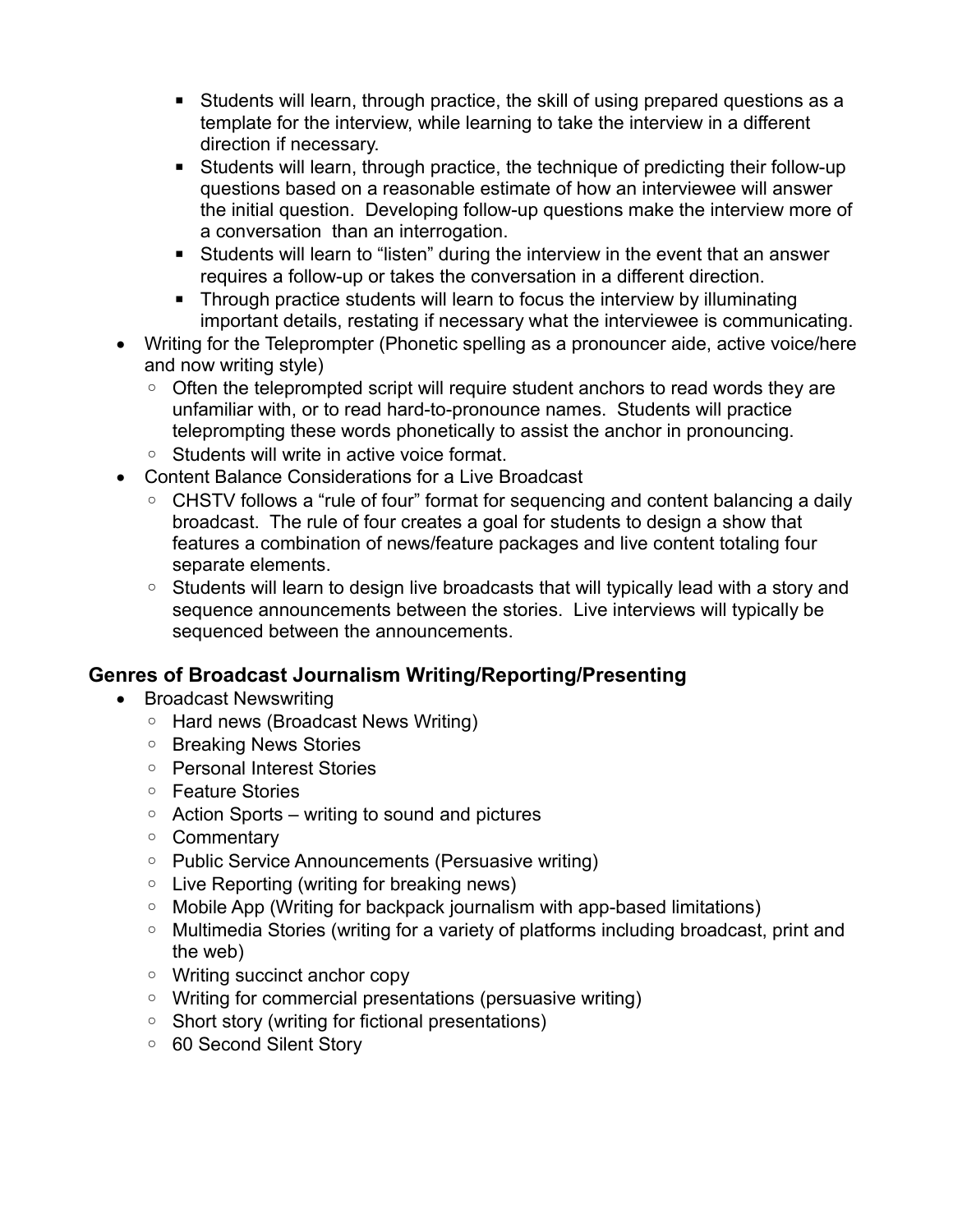# **KEY ASSIGNMENTS**

*Please Note: Additional Key Assignments, including varied examples of reading, writing, listening, speaking and media literacy activities, assignments and projects, can also be cross-referenced in the Course Outline.*

#### **Media/Digital Literacy**

#### **History of Mass Media—**

Students will write a 500-750 word ''compare and contrast'' paper on the changes in media over the last 50 years. From newspapers, magazines, radio and television to newer media of cable TV, satellite TV, wireless cable and the Internet—including the constantly evolving medium of social media--what has changed? How would hard news stories like teen suicide and bullying or soft news like the Kardashians' exploits be covered in the 1960s? Conversely, what would media coverage of the Cuban Missile Crisis or the Humphrey Bogart/Lauren Bacall romance look like today?

Students will thoroughly develop the paper with well chosen details and well-structured event sequences. They will be expected to develop the topic thoroughly using varied transitions to link the major events that chronicled the evolution of mass media.

Students will choose an event (for example the first televised presidential debates between Richard Nixon and John F. Kennedy), and give a 3-minute oral report on how television became an integral part of the media landscape, allowing people to see, hear, and judge candidates in a way never before possible. Those who saw the debates on television gave them to Kennedy, while those who heard them on the radio thought Nixon won. Students will debate this outcome and discuss how this event led to the modern campaign's emphasis on image and the sound bite.

Students will peer-evaluate presentations by looking at how well the presentations revealed the speaker's point of view and how reasoning and evidence was offered as students made a case for how television became an integral part of the media landscape during the Kennedy/Nixon presidential race.

#### **Media Analysis with a Critical Eye (Critical Viewing)—**

Often we miss things the first time we hear or look at media. Taking a second look requires us to find things in the media text that may have escaped our attention the first time. It teaches us how to discover the second and third levels of meaning in media texts. Students will watch short news clips in succession and takes notes as to what they see in second and third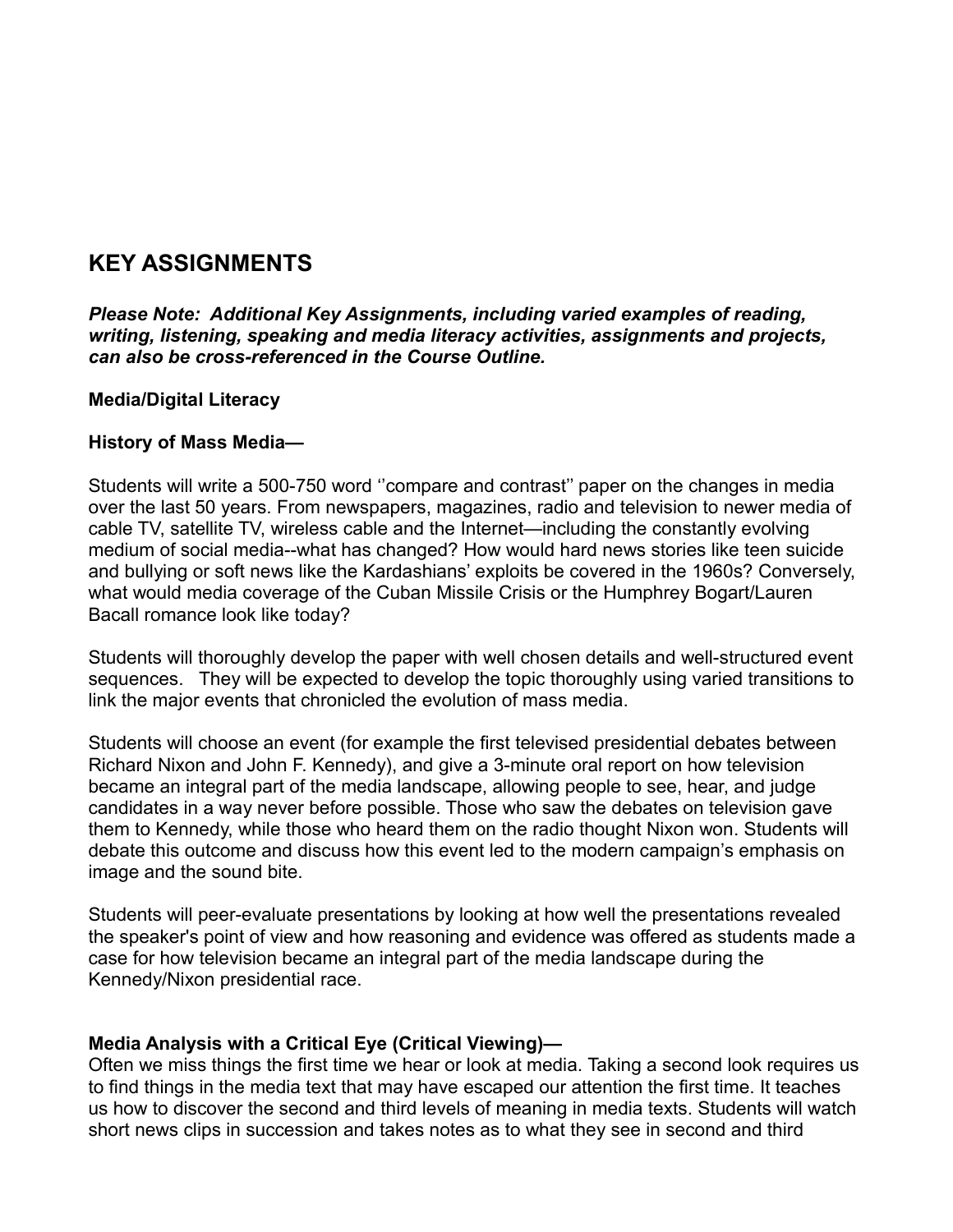viewings that they didn't see in the first.

In addition, students must understand that media shapes perception. When tragedy strikes, students must understand the impact that the media may have in shaping their intellectual and emotional responses. Students will conduct a study and present a 1250 to 1750 word research paper on how different news outlets covered 9/11, and how they assigned blame. Their research paper should offer a smooth progression of experiences or events.

#### **First Amendment Freedoms and Responsibilities—**

Are student journalists protected under the same law as professional journalists? Where do students' press rights start and stop?

Scholastic broadcasters understand basic First Amendment freedoms as outlined in the detailed Course Outline. In addition to studying Tinker vs. Des Moines, students will review other landmark cases (Bethel School District No. 403 v. Fraser in 1986 for example,) all of which document the roller coaster ride the U.S. Supreme Court has taken student journalists since 1969, from a ringing endorsement of freedom of expression, to tough—though not unlimited--control over student broadcasts. Students will write a 450 word essay describing their research and understanding of the First Amendment and how it guaranteed the freedom of the press in the USA. How are students' expressive freedom protected and how has that freedom been challenged by authorities? Students will review Mary Beth Tinker's (Tinker vs. Des Moines) appearance on our own broadcast (3-12-14) where she describes the incidents that lead to her expulsion and Supreme Court Landmark decision in the 1960s (and what the case means to student journalists today). Students should review multiple sources and demonstrate in their essay that they understand the protections the First Amendment afford the news media.

#### **Elements of Broadcast News—**

Using local (San Diego), national (CBS, NBC, ABC) and international (CNN International, BBC) nightly newscasts as their source, students will break down a 30-minute segment and study the juxtaposition in relation to what students are doing in their own class. In a 250-500 word essay they will compare and contrast local and network news sequencing with their own daily news broadcast.

#### **Current Events Awareness—**

Students—by reading their local newspaper, Twitter feed, online news organizations, watching the morning news or listening to the radio or podcasts--will come to class each day prepared to talk about community, city, county and national news as it pertains to the student body. This awareness of current events locally and nationally makes for an informed campus as student broadcasters take select events and make them relevant to their core audience. During class, students will constantly monitor CNN for breaking news and will rewrite copy (typically 200-300 words) as needed to update the daily live broadcast.

It is often harder to say something meaningful in a concise way than it is in an elongated way. The crafting "down" of a piece for television news is a very real and professional writing skill. This is a skill students will practice all year as they produce news and features stories for the live broadcast.

**Writing in Broadcast Style -Broadcast Style Writing**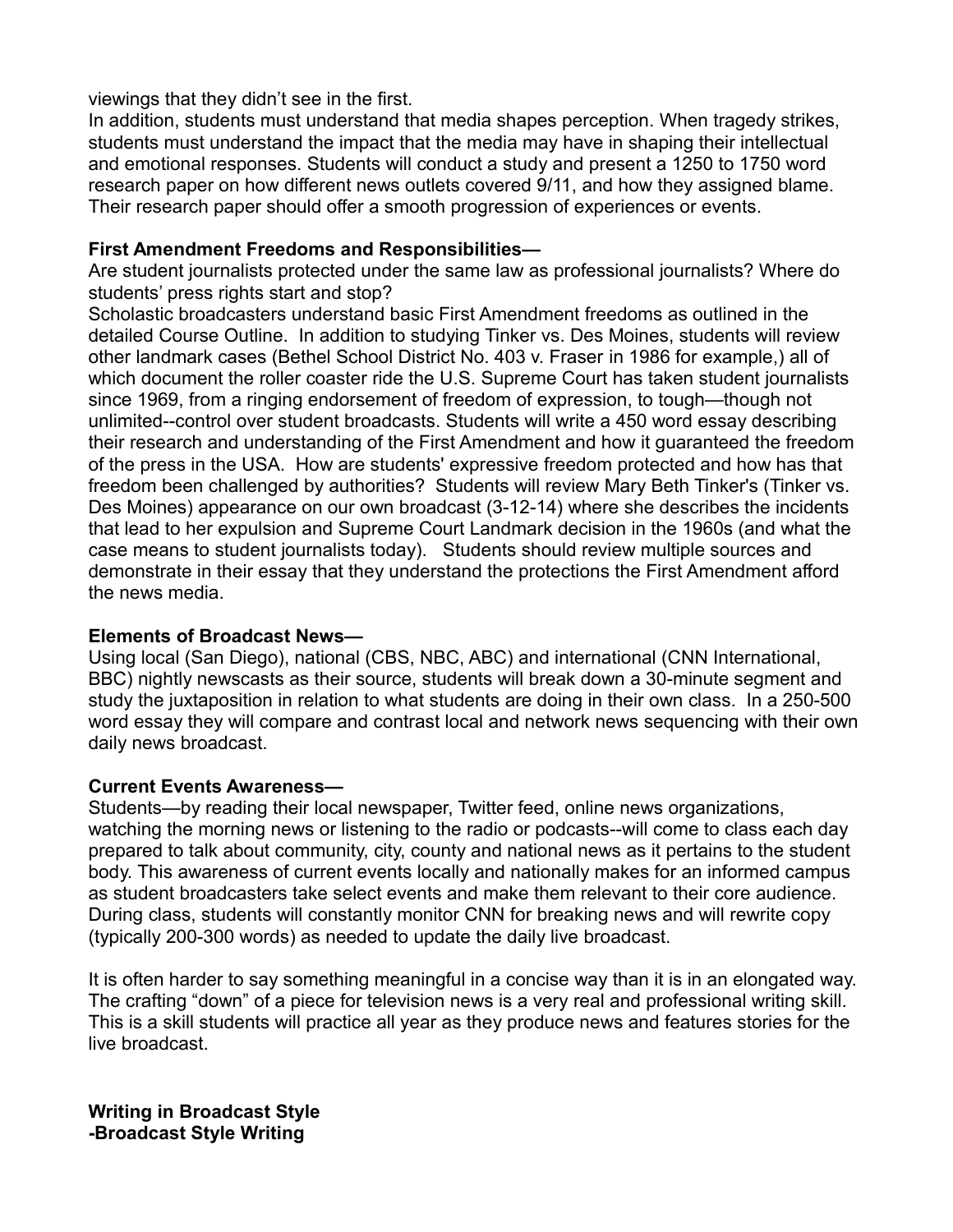Using the Jeff Rowe text as a guide, students will write in the unique broadcast style with shortened sentences using clear, concise language and active verbs in the present tense. Scriptwriting is a daily focus of this class as students write scripts not only for the daily, live broadcast but also for their feature stories, breaking news stories, commentaries, digital journalist packages and so on. Students will develop a writing style that delivers news to the viewer in segments that are easily understood. Viewers rely on the news source to give them as much information as possible in brief segments without demanding a long attention span. Students will practice using **active** verbs which tell "who did what". Example: Passive, "The gun was found." Active, "The boy found the gun."

During the school year students will write approximately twelve full news or feature story scripts. Their initial copy will typically be 200-300 words in length. Students will then, in subsequent drafts, craft their writing by editing down to a broadcast appropriate length. This is a task that will involve "cutting, cutting, editing, editing" so that the final story fits the standard news or feature story total run time. Students will use as their "filter" the responsibility of taking their intended audience into careful consideration by choosing their words deliberately.

#### **-Writing for the Ear**

Students will practice an informal, conversational style during live broadcasts as broadcast writing needs to be presented in a person-to-person style that develops a sense of friendship between the listener and the student broadcast journalist. The students will become aware that writing a broadcast script requires adherence to a different format/style than writing a story for print media. A broadcast writer needs to keep "ears and eyes" in mind when developing a script for television; the story needs to be easy for the listener to understand (ears) and constructed to be simple for the broadcast talent to read (eyes). Students will practice writing news copy so that the story can be understood on the first listen. Using CNN Newsource content, students will compare their edited news copy with the actual copy written CNN news writers. Students will practice precise use of words where the writing is clear and coherent and stylized appropriately for their intended audience (teen, staff and community viewers). Using the industry standard 150 to 175 words per minute pace of a professional news anchor, students will write anchor intros and tags to actual CNN content through our licensed access rights to Newsource.

#### **-Writing for Time**

Tags will become an everyday task for the person writing the script. Every story will need a tag in and a tag out. This extra bit of information or perspective will help cement the story in the viewer's mind. Writing for Time are daily writing activities where students will develop writing skills to address what is most significant in the story.

#### **-Writing from Video**

Students will learn to log the sound bites they gathered in the field, they will watch their standups and write down the in and out time of their best take. They will write their anchor introduction and if they present any statistics in their story, they will create a graphic for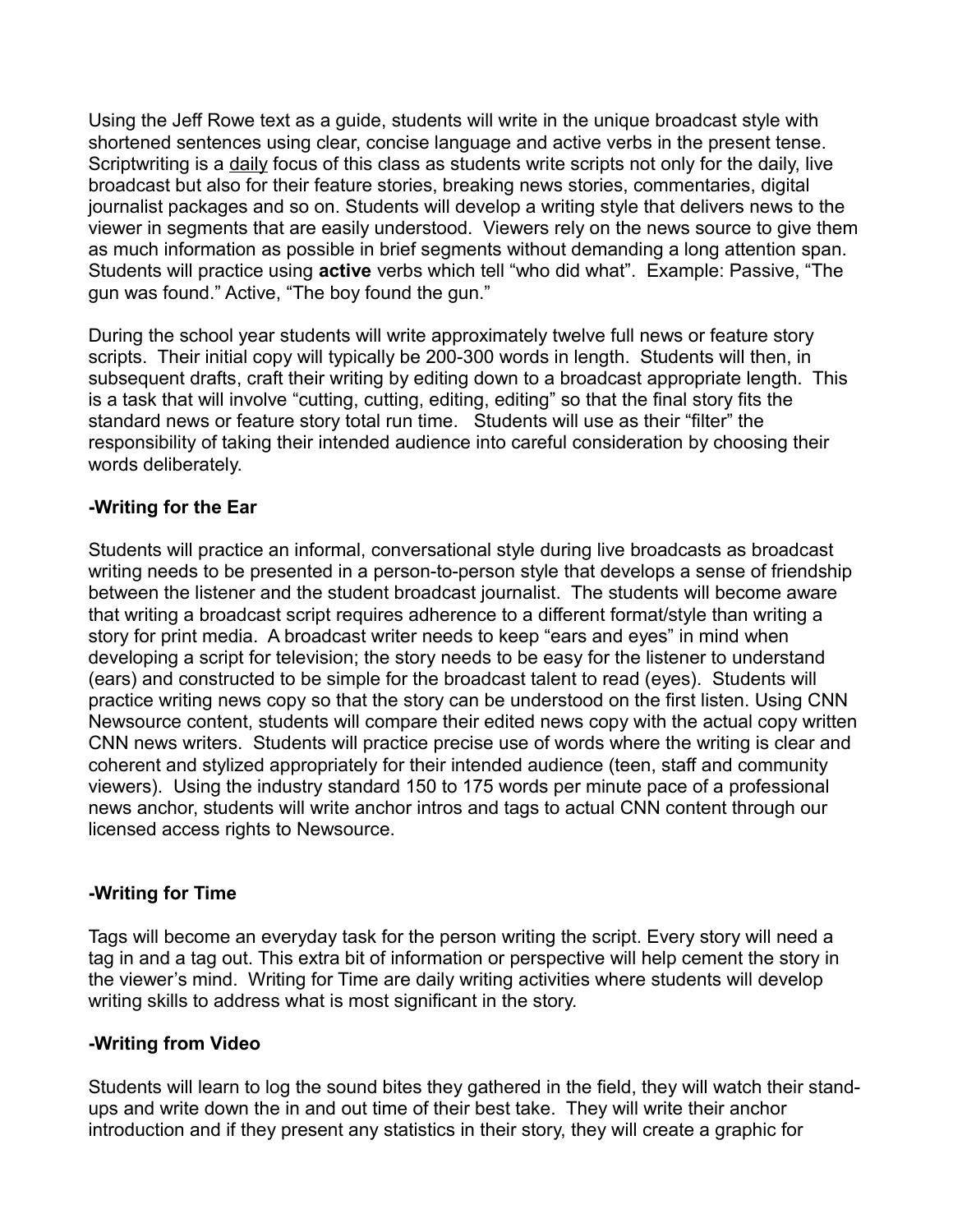inclusion in the story. Students will learn, by practicing, to tell write their stories by weaving the sound bites with their voice track. Students will shoot and edit natural sound breaks. Nat sound makes the story complete. Students will practice writing and voicing their stories so that they sound natural (conversational). This important skill will be reinforced as they become aware that they talk differently than they write. Their voice should feel like a natural part of the story. Students will write to the images. The images should be able to tell a story all by themselves with the reporter's words filling in the holes for their viewers. Students will initially write a 750 word essay using their pre-recorded sound bites (from interviews) to wrap and weave their own writing around the sound bites. On the second edit, students will rewrite their copy to fit a standard total run time of 90 seconds for a feature or news package. Students are writing from video to tell the story. Working collaboratively, students work in teams of two as they produce their news and feature story assignments for the news broadcast.

#### -**Writing in Linear Format**

Students will practice writing so as to get to the point and get there fast! Students will write their news copy using as few words as possible. Students will practice avoiding relative clauses. "Dracula, who feeds on the blood of humans, only comes out at night." This interrupts the flow. Instead, they will try "Dracula feeds on the blood of humans. He only comes out at night." Students will use the Student Television Network's newswriting exercises to practice rewriting examples (2 to 3 pages of examples) as a warm-up activity.

#### -**Conversational Writing Tone**

Students will avoid using word jargon and eliminate word clutter when possible. They will always use conversational style English when writing their copy. They will be mindful of not using industry-specific language to tell a broadcast news story. Their job is to break down the jargon and sift through the language so they can be clearly understood. Peer feedback will be used to assess whether students are writing in clear conversational tone. The use of descriptive words that evoke pictures, facial expression, body language and announcers tone will be evaluated. Were the feelings, facial expressions congruent with the script? This is a daily activity for student anchors who rotate into the anchor slot. Every student in the program writes, anchors and reports on a rotating basis. Up to five students anchor each live, daily broadcast.

#### -**Structure Leads, Elements**

Students will ask themselves prior to any news cast-- is your copy timely, is it important, is it local, relevant, and does it effect people? The "lead" needs to keeps its promise and give the viewer a reason to keep watching. Writing leads is a daily activity as every student rotates into the numerous anchor slots.

Students will review Al Tompkins "News Storytelling Formula":

Once upon a time… (the setting) Suddenly… (the complication) Fortunately… (the resolution) As it turns out… (the closing/summary) Or, a traditional story frame: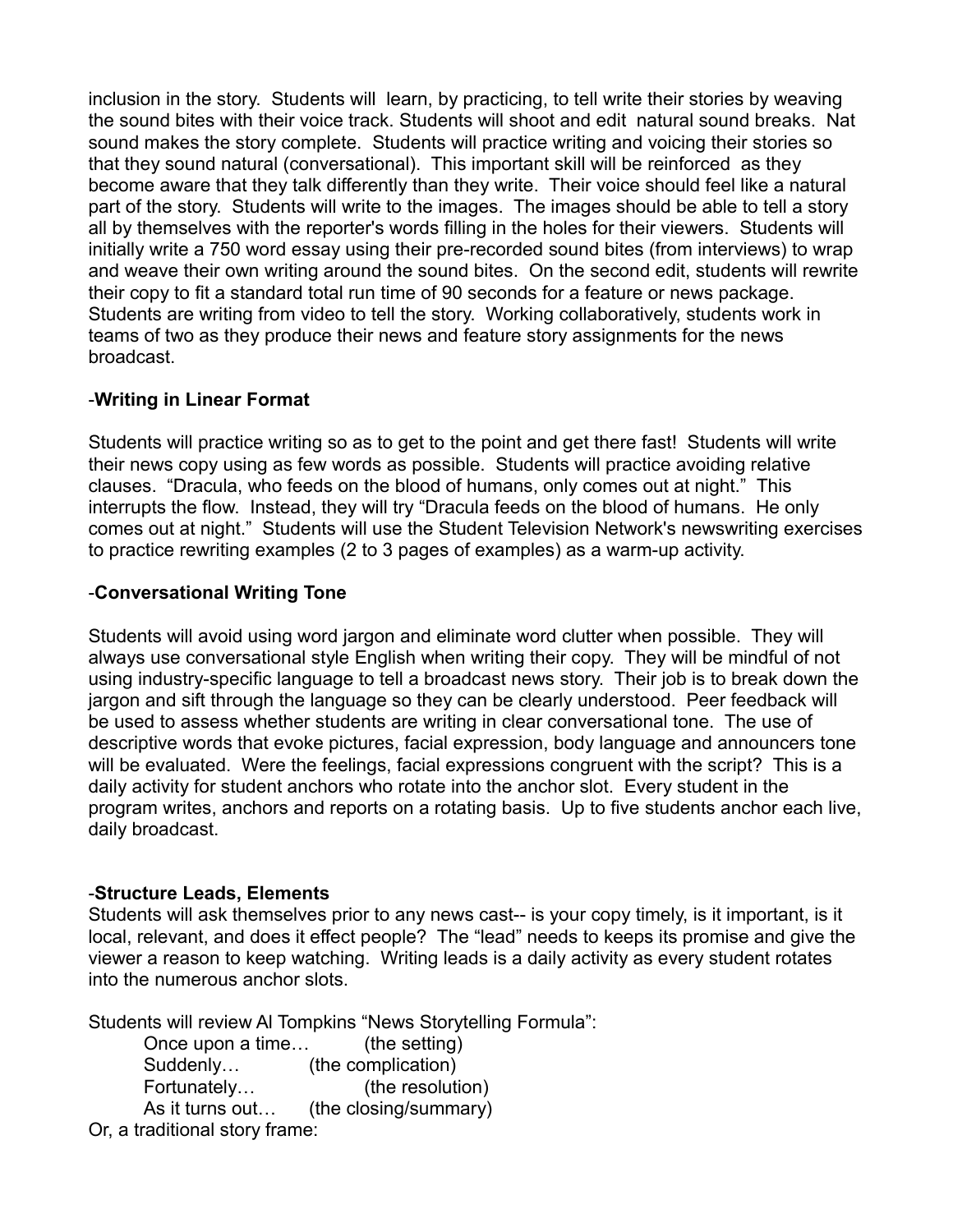| As it turns out                   | (what happened)                |
|-----------------------------------|--------------------------------|
| Once upon a time (the background) |                                |
| Suddenly                          | (the main action of the story) |
| Fortunately                       | (conclusion)                   |

The students will develop (write) ten different scenarios using both Tompkin's formula and the traditional story frame formula.

#### **-Recognizing Libelous Speech**

Students will discuss the actual rules governing speech, press, and assembly at our school and district. Are these rules fair? What exactly does the First Amendment protect? What are student's rights as young people, on and off campus? If students rights, and campus rules are not widely known, why not.

\*The responsibility of radio and television journalists is to gather and report information of importance to the public accurately, honestly, and impartially. The RTNDA Code of Ethics will be reviewed (Radio-Television News Directors Association). Students will write a 250-500 word analysis/summary of the RTNDA's Code of Ethics and describe how it applies to CHSTV's live broadcast and documentary films for KPBS.

#### **-Jargon Translation into Broadcast Style Language**

Students will avoid using word jargon and eliminate word clutter when possible. They will always use conversational style English when writing their copy. They will be mindful of not using industry-specific language to tell a broadcast news story. Their job is to break down the jargon and sift through the language so they can be clearly understood. Reviews from their peers will be their guide to judge if they have been easily understood. Students will be provided with a single paged example of an over-saturated word jargon piece that they will reword by eliminating jargon and word clutter.

#### **NEWS STORIES**

*Common Core Alignment: Write informative/explanatory texts to examine and convey complex ideas, concepts, and information clearly and accurately through the effective selection, organization, and analysis of content. A. Introduce a topic; organize complex ideas, concepts, and information to make important connections and distinctions. B. Develop the topic with well-chosen, relevant, and sufficient facts. C. Use appropriate and varied transitions to link the major ideas, create cohesion. D. Use precise language and vocabulary. E. Provide a concluding statement that follows from and supports the information or explanation presented.*

#### **-Package Assignments (Including long form news and feature stories)**

Students pitch, produce, shoot, write, and edit a complete broadcast-quality package, approximately 1min 30 sec in length, every three weeks during the school year. The different types of packages include Hard News, Personal Interest, Feature, PSA, Customized Feature Stories focusing on the campus's diversity, sponsored stories on student scholars, athletes, artists, etc.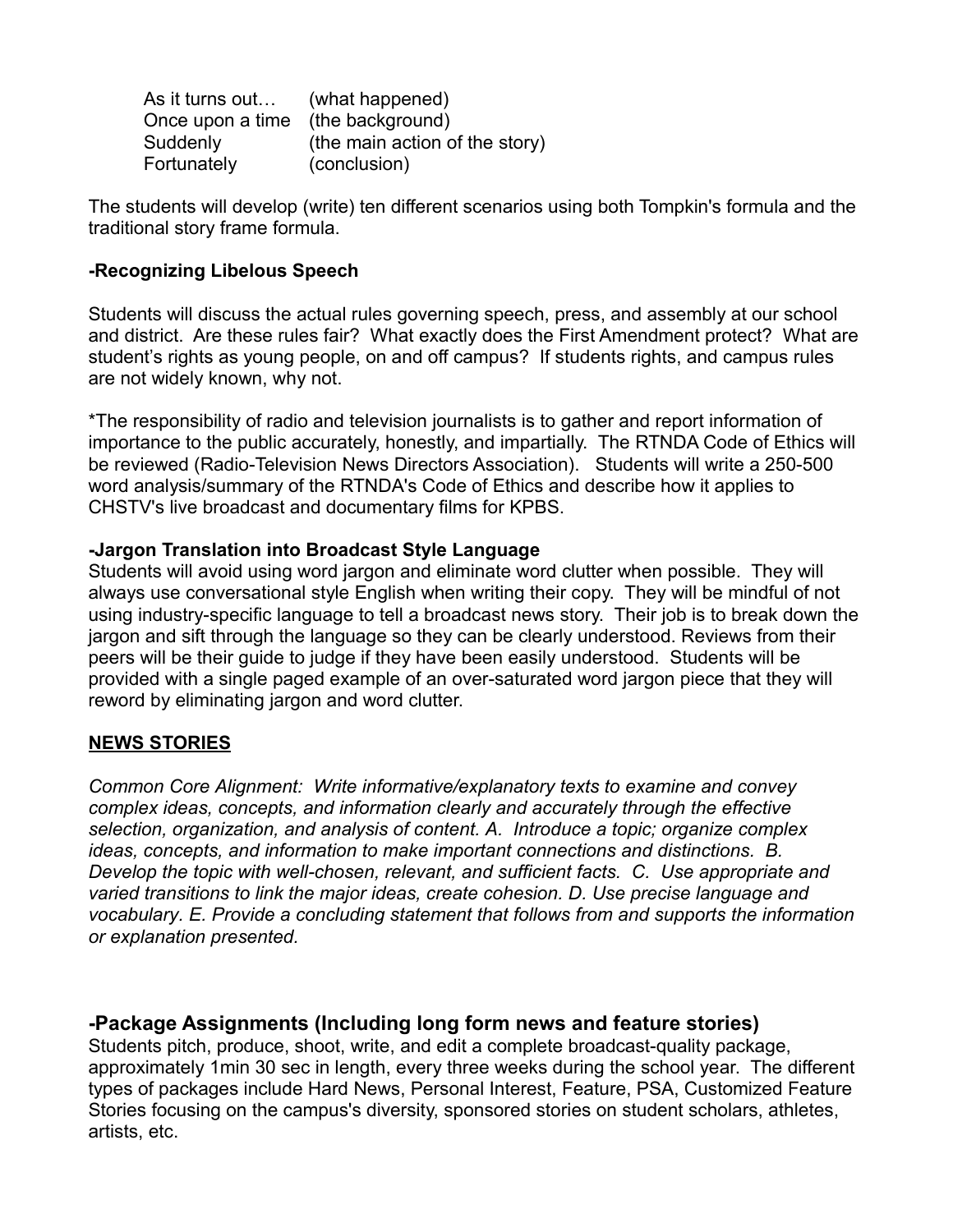Packages are the heart and soul of a news broadcast and students will learn to differentiate between a variety of package styles. Students are assigned a variety of packages that will include hard news, breaking news, investigative storytelling and feature stories. The writing process will take them through the various stages of package story development as they write to the 5 W's, engage in research and pre-production, conduct the interview(s), and then write, revise, edit and finalize copy for the finished piece. These ongoing assignments also stress the importance of time management and contingency planning in the likelihood that circumstances can and will change over the course of producing the package. Word length is dictated by the total runtime of the finished story. Students are writing to the sound bites they have acquired and selected during the interview process.

This process takes approximately three weeks and the writing must be crafted and edited down to broadcast standard story runtime length (90 to 120 seconds). Most often first draft packages will exceed this length. Students are working collaboratively on package assignments and they will plan, write, revise, edit, and rewrite until their package is finally approved for air.

These packages will become part of the Daily Live Show. Once the package has been completed the students receive feedback through the, 'Package' Feedback/Peer Evaluation Sheet.' Students will make specific comments about the writing, audio, editing, photo journalism (video, shots, composition,) voice-over, and overall impact of the piece. Students will make adjustments to their package after the evaluation process as needed prior to airing. This evaluation process is a vital part of the learning process.

#### **-Forms**

Students will practice using the fewest words possible. The writer will create a "hook" that will capture the viewer's attention, tell them the basic facts and take them to what is new in the story. There always needs to be a main character, tension and a resolution. Students will assess this by always checking: Is there a: "Hook." (How did you capture your viewer's attention?); "Complication." (Problems move the story along.) "Surprise" (Keeps people interested.) "Information" (What is new?) "Resolution" (Closure.) Students are ever mindful that journalists gather facts and they tell stories. As a whole class activity, students will view and evaluate stories produced by reporter Steve Hartman and they will discuss how Hartman's style is aligned with the Hook, Complication, Surprise, Information and Resolution reporting style.

#### -**Assembling the News Package**

Students will learn to write to the images. Students will review and practice writing to the images by looking at their footage, b-roll, interviews, etc. and then crafting their writing to fit the images. The images should be able to tell a story all by themselves, but their writing will fill in the holes for the viewers. Images will be provided and students will practice writing to the images. Students will practice this skill by writing 150-200 word "quickwrites" as regular warm-ups during the daily morning meetings.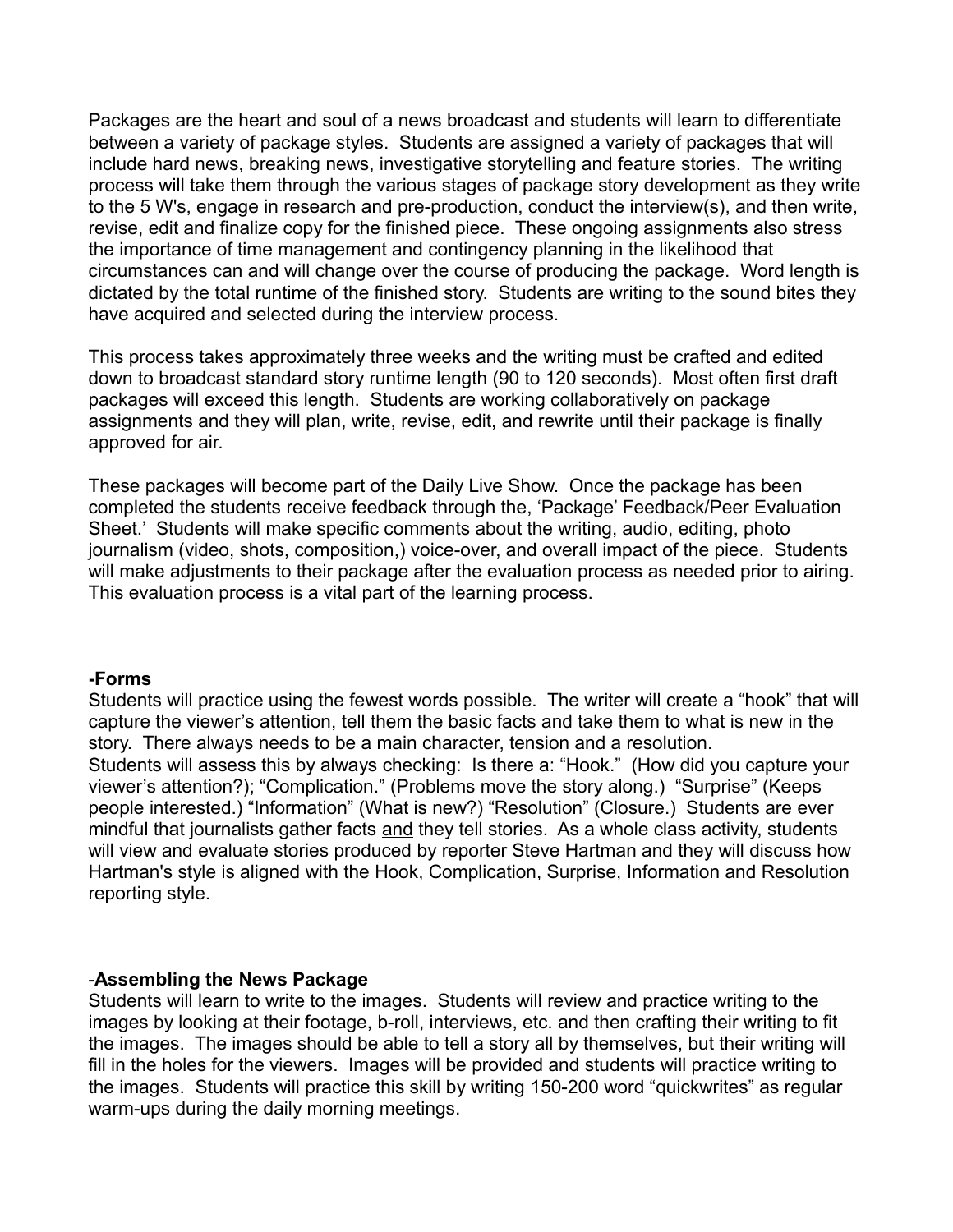#### **FIELD REPORTING**

#### **Pre-Interview Techniques—**

The importance in preparing for an interview can't be overstated. Students understand that they shouldn't ask questions they should know the answer to. For example, what is an athletes best performance, what awards have they won, where did they go to high school and college, how many siblings do they have?

Talking to family members or longtime friends can give student journalists a window into the subjects' background and reveal things that they were unaware of or unfamiliar with. Knowing your subject will lead to a better interview.

Students learn to ask open-ended questions to elicit better answers.

If students are interviewing children, they must get permission from the parents for the child to be on camera.

#### **Conducting the On-Camera Interview—**

While on assignment, students need to have a plan, but be flexible. Students will learn to read their subjects and be sensitive to the interviewee and not ask inappropriate questions.

Student journalists should have questions ready, but by listening to their subjects, other impromptu questions will arise and the storyline may change. Also, follow up questions may lead to more interesting revelations.

Also, students learn not to focus too much on their next questions, as they might miss something that will lead to more interesting revelations.

#### **Elements of a Stand-up—**

The idea behind stand-ups is that the journalist on camera serves as a guide for viewers, leading them through the television screen, deeper into the story, showing through words, reactions and body language what it's like on location.

Student reporters often seem to forget standard journalistic practices during those seconds when their faces, as well as their voices, are on the air. It's then that attribution sometimes disappears. All manner of stereotype, slant and speculation may be proffered. In the full thrall of the standup syndrome, reporters simply voice their opinion or, worse, drop in a line merely because it's punchy.

Students will study standups (KGTV's Joe Little, a CHSTV mentor, is known nationally for his standups.). Students will learn how, when and where to insert a standup so that it serves as a bridge in a story.

Students will practice placing standups in a story where a point needs to be made where there is no video to advance the story.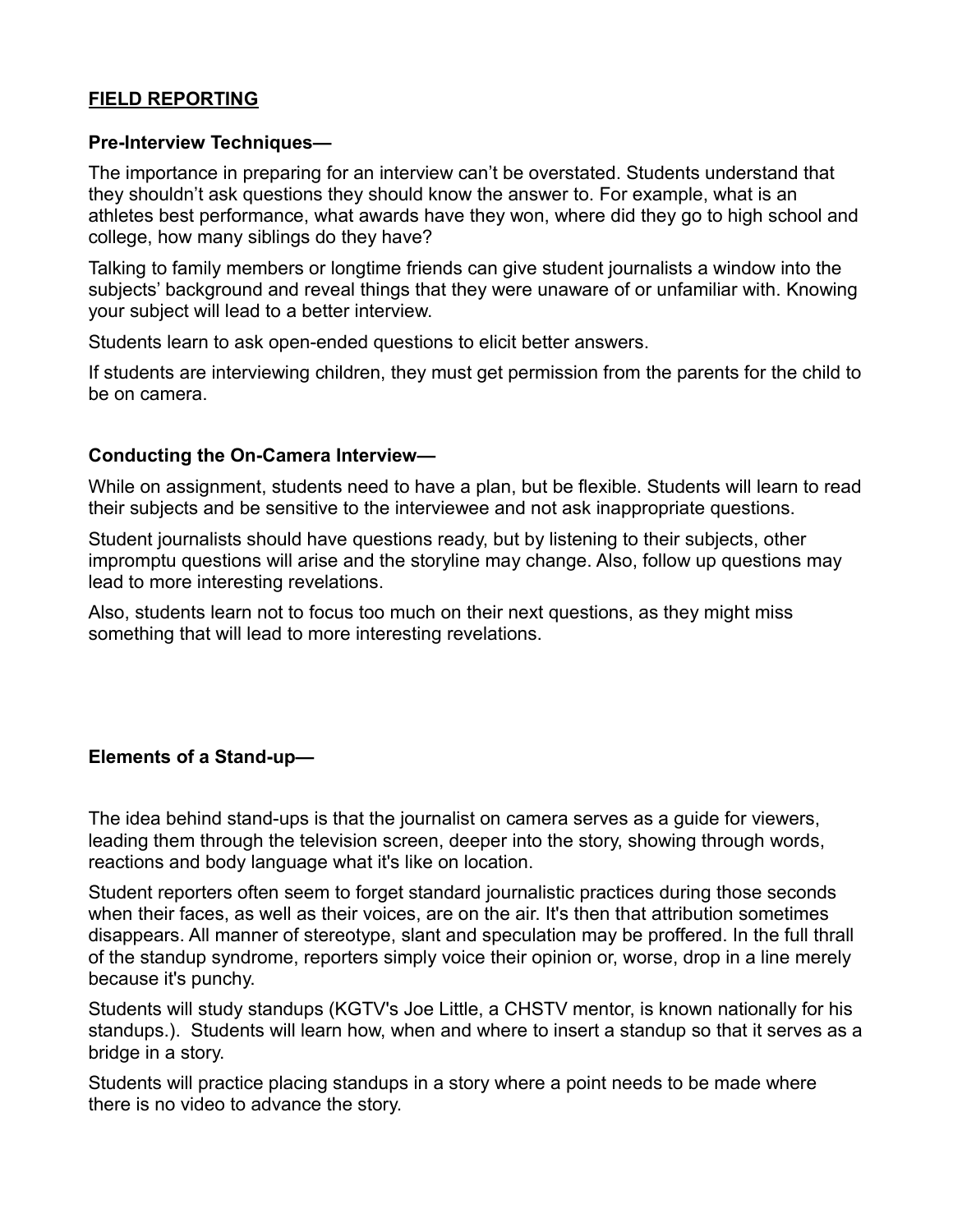"Walk to nowhere", pointless standups are discouraged. Standups that utilize a prop, demonstrate something, or tie together a story will become common practice as students develop content for the morning broadcast.

#### **LIVE NEWS BROADCAST**

#### **-Interview Techniques**

"*Remember, don't do interviews; have conversations." Al Tompkins/Poynter Institute*

Students will practice asking "OPEN-ENDED QUESTIONS" We will review the fact that "Open-Ended" questions cannot be answered with a "yes" or a "no." Open-ended questions do not offer a choice, such as "Do you feel X or Y? Great conversation starters include: "How did…? What if…? Why do…? Tell me about…? What do you think about…? How does/did this make you feel…? . -How will we know… -Is there anything else… -What is most important to you… -What might be changed… -how did this affect you….? -How does this make you feel… -Tell me more… -Describe… -Can you explain…?

- -Is there more…
- -What else would you like to tell me…?

Students will learn other valuable skills: MIRRORING: "He says, "We've had difficult times," respond: "What do you mean by difficult times?"

**Listenin**g is also essential to the live interview. Students will spend as little time talking and as much time as possible listening. People hate silence, so let them fill it in.

Students will write informative copy that can be easily visualized or demonstrated, not just abstract ideas. Use of descriptive words that evoke pictures, facial expression and body language.

## **WRITING ASSIGNMENTS**

#### **Please Note: Please also see Key Assignments (above) that include a myriad of writing assignments.**

*Teams will work in a collaborative style from start to finish. Focus is on integration and presentation literacy. Teams will produce clear and coherent writing in which the development,*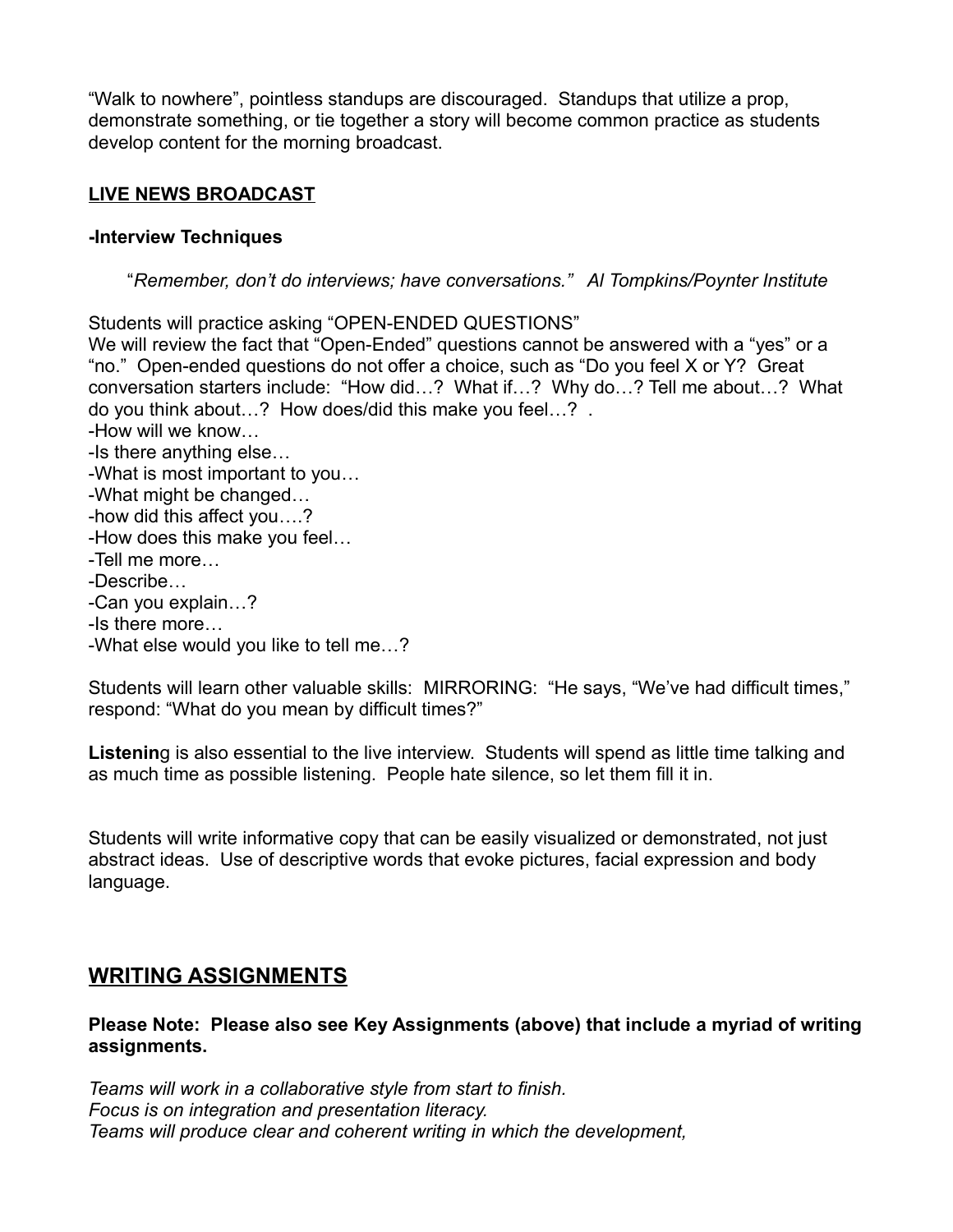*organization, and style are appropriate to task, purpose, and audience. Students will strengthen writing as needed by planning, revising, editing, rewriting or trying a new approach. Students will use technology, including the Internet, to produce and publish (i.e. air or broadcast) writing to interact and collaborate with their team members.*

#### **TASK**: Broadcast News Writing

**DESCRIPTION**: Team writes a news script from wire copy. Assignment will begin with a 300 word script that will be revised and edited down to a final word length aligned with the 90-second total runtime requirement.

#### **TRT Length**: 90 secs

**OBJECTIVES**: Write an original television news script. Type the script on a computer to flash drive. Do not add information to your script that was not in the wire copy.

**PROCEDURE:** Students will receive wire copy and be asked to write an original 90-second television news script. The wire copy will contain information for as many as 6 stories and students will decide which stories to report, will choose the appropriate lead story, and will rewrite them into a short newscast. News script will be fair and unbiased.

**CRITERIA**: Written copy will be conversational, professionally written, scripts will include important information and transitional devices that help with the overall flow of the piece. The scripts will be read aloud and they will be critiqued to see if the writer has written news which can be effectively spoken aloud, with appropriate sentence structure, interesting leads and overall clarity. Also evaluated will be the news judgment that was revealed in the choice of news items and order in which they were presented.

*Common Core Alignment: Produce clear and coherent writing in which the development, organization, and style are appropriate to task, purpose, and audience. Use appropriate and varied transitions and syntax to link the major sections of the text, create cohesion, and clarify the relationships among complex ideas and concepts.*

#### **TASK:** Action Sports

**DESCRIPTION**: Teams are given sports footage, logos and music and they will compile an action sports reel. Written length with combined narrative and notes will begin at 250 words. A rewrite will focus on choosing the most essential details while refining the script so that it fits the 60-second total runtime requirement.

#### **TRT Length**: 60 secs

**OBJECTIVES**: Edit an action sports montage using the clips provided

**PROCEDURE**: Teams will create an "Action Sports Reel" for a given athlete

**CRITERIA:** Highlights will communicate the action and statistics in a memorable way Highlights should get the viewer's attention and keep it

Use of sports lingo and overall pacing are very important

Creativity and overall impact of the highlight will be the major criteria in the evaluation process.

*Common Core Alignment: Write narratives to develop real or imagined experiences or events using effective technique, well-chosen details and well-structured event sequences.*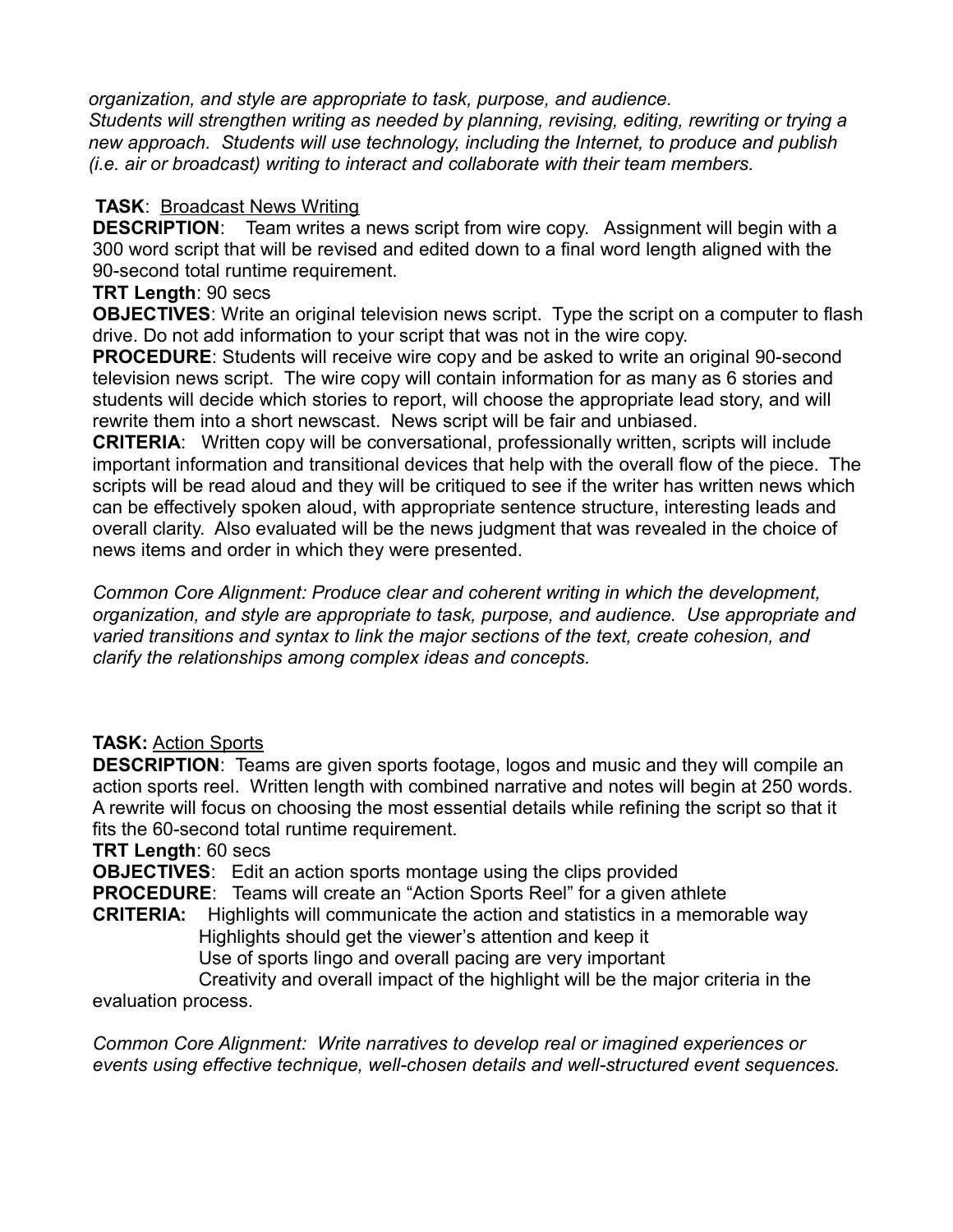#### **TASK:** Commentary

**DESCRIPTION:** Team produces a segment designed to persuade an audience. Students will research the topic of their commentary with a focus on providing evidence for their claim(s). Research will include planning, revising, editing and analyzing as they attempt to persuade the audience. First drafts will be 500-700 words in length. The final edited and rewritten commentary will be an appropriate length to fit the assigned total runtime of the segment. Industry standard word length (average words per minute reading speed) here will dictate a final edit in the 200 word range.

#### **TRT Length:** 90 secs

**OBJECTIVES**: Students will produce a commentary segment designed to persuade an audience**.** Segments may include graphics and b-roll shots. Students may use humor, irony or any other persuasive device to make their point. Video effects, titles and graphics may be used.

**PROCEDURE:** Teams are given a topic and then will produce a commentary segment. Plan the commentary segment. Record audio and video, edit and save the commentary on a flash drive.

**CRITERIA:** Looking for conversational and professionally written commentaries that make a convincing argument. Segments will provide insight and any visuals must be compelling. On-camera performance and the overall impact of the piece will be the major criteria in the evaluation process.

*Common Core Alignment: Make strategic use of digital media and visual displays of data to express information and enhance understanding of presentations.* 

#### **TASK**: Public Service Announcement

**DESCRIPTION:** Team produces a PSA based on a given topic. Students will write a clear, coherent 250 word PSA script designed to convey a persuasive message. Final copy will be revised to a word length to fit the total runtime. This length will vary depending upon the choice of visuals and natural sound.

#### **TRT Length:** 30 sec

**OBJECTIVE:** Team will produce a public service announcement based on a given topic to an intended audience. Nature of the problem is clear and directly addressed by the call-toaction and explains how the problem will be addressed by the action requested. Segments may include graphics and b-roll. Effects, titles and graphics may be used.

**PRODEDURE:** Teams will produce a public service announcement based on a given topic. Save the PSA segment on a flash drive.

**CRITERIA:** Looking for persuasiveness, strong overall messages, and appropriate pacing. Effects and graphics will be evaluated to see if they enhance the piece and make it more memorable. Does the piece use appropriate and varied transitions to link the major idea and use precise language and vocabulary? The question will be asked: are we left with a clear, concise, strong impression, which persuades as intended by the supplied topic.

*Common Core Alignment: Rhetorical devices are strong and support assertions. Call-toaction irresistible. Deep understanding of the issue is evident. Relevance to students or intended audience is obvious. Nature of the problem is clear and directly addressed by the call-to-action. Explains how the problem will be addressed by the action requested. Video, audio or lighting used at a high technical level and creatively, without distractions or*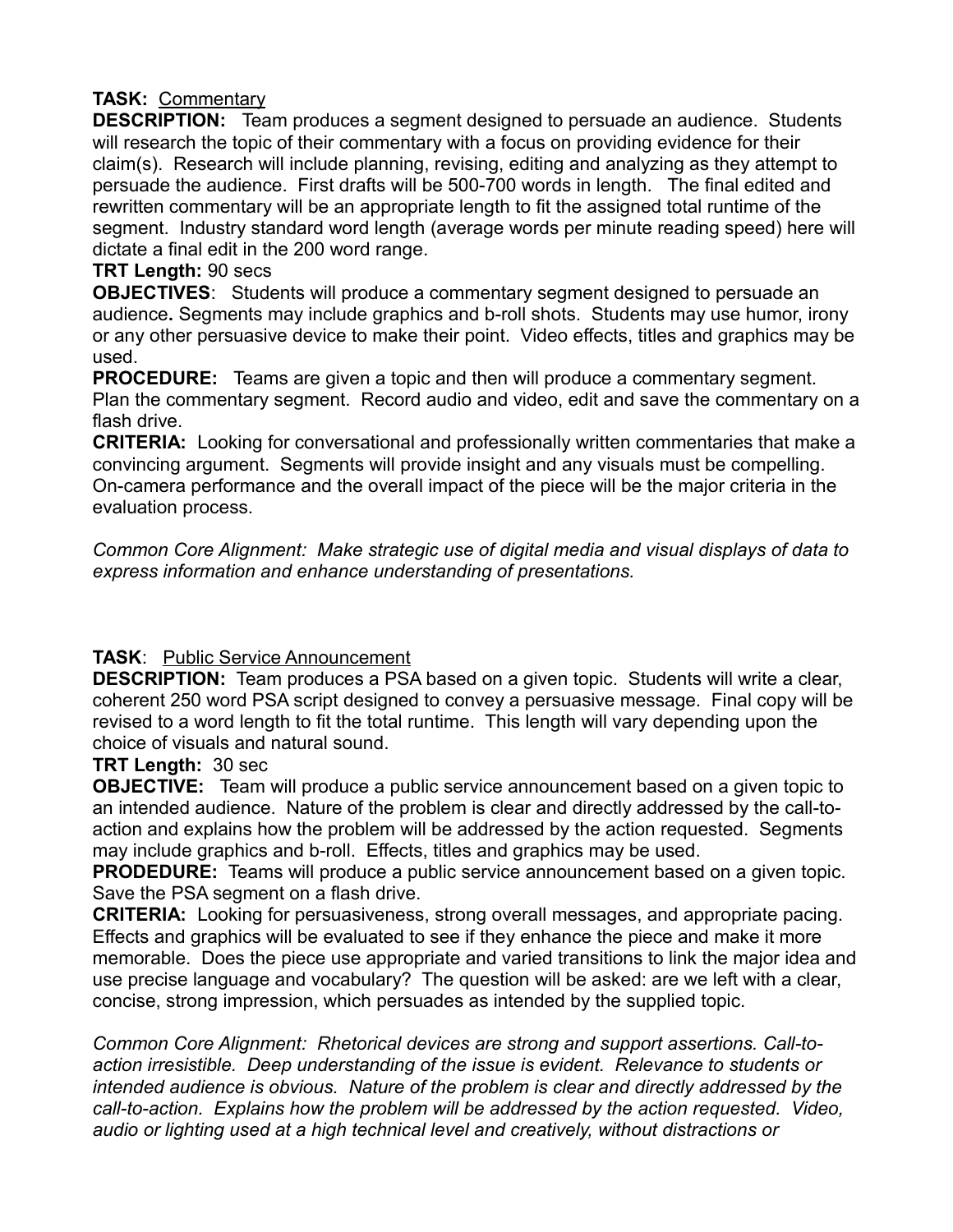#### **TASK: Live Reporting**

**DESCRIPTION:** Team writes and delivers a live report from an event based on a provided video from a breaking news story. Students will work collaboratively in teams of two. Assignment will require brainstorming, notetaking, and writing several drafts (500-600 words) before recording the live standup. This assignment will include a tight deadline with the possibility that circumstances may change during the breaking news event. Students will need to adapt "on the fly." The final copy will be turned in along with the flash drive. **TRT Length**: 2 Min

**OBJECTIVE:** Write and shoot a live report, with an interview, based on a news package script and reporters notes from a breaking news scene. Do not add or make up information. Use only the information provided. Effects, titles and graphics created may be used. **PROCEDURE**: Review the script of the news package (script only- no video.) Review the reporter's notes. Write and shoot a live report with 4 segments: 1. Opening stand-up. 2. 10 seconds of black indicating where the package will be inserted. 3. A live interview on the scene of the breaking news. 4. Closing. Save your Live Report on a flash drive. **CRITERIA:** Looking for a performance that is conversational and credible with important information presented in an interesting and appropriate manner. Interviews will be appropriate for the subject matter. Looking for clarity in all anchor interactions.

*Common Core Alignment: Present information, findings, and supporting evidence such that listeners can follow the line of reasoning and the organization, development, and style are appropriate to task, purpose, and audience.*

#### **TASK: Mobile App**

**DESCRIPTION:** Team produces a short video based on a prompt using their mobile device. Research for this assignment will come from a diverse selection of media formats. Students will initially write a 300 word script that they will refine and edit to an appropriate length to fit the required total runtime.

**TRT Length:** 60 sec

**OBJECTIVE:** Record a short video based on a topic/theme using a mobile app such as Vine or Instagram.

**PROCEDURE:** Teams will produce a short video based on a topic/theme using the mobile apps. Plan, shoot and edit your video/audio using the mobile app Instagram. Post your video.

**CRITERIA:** Creativity will be of primary importance to this assignment. The delivery of a good concept and presentation of a strong theme will also be important.

*Common Core Alignment: Write arguments to support claims in an analysis of substantive topics or texts, using valid reasoning and relevant and sufficient evidence.*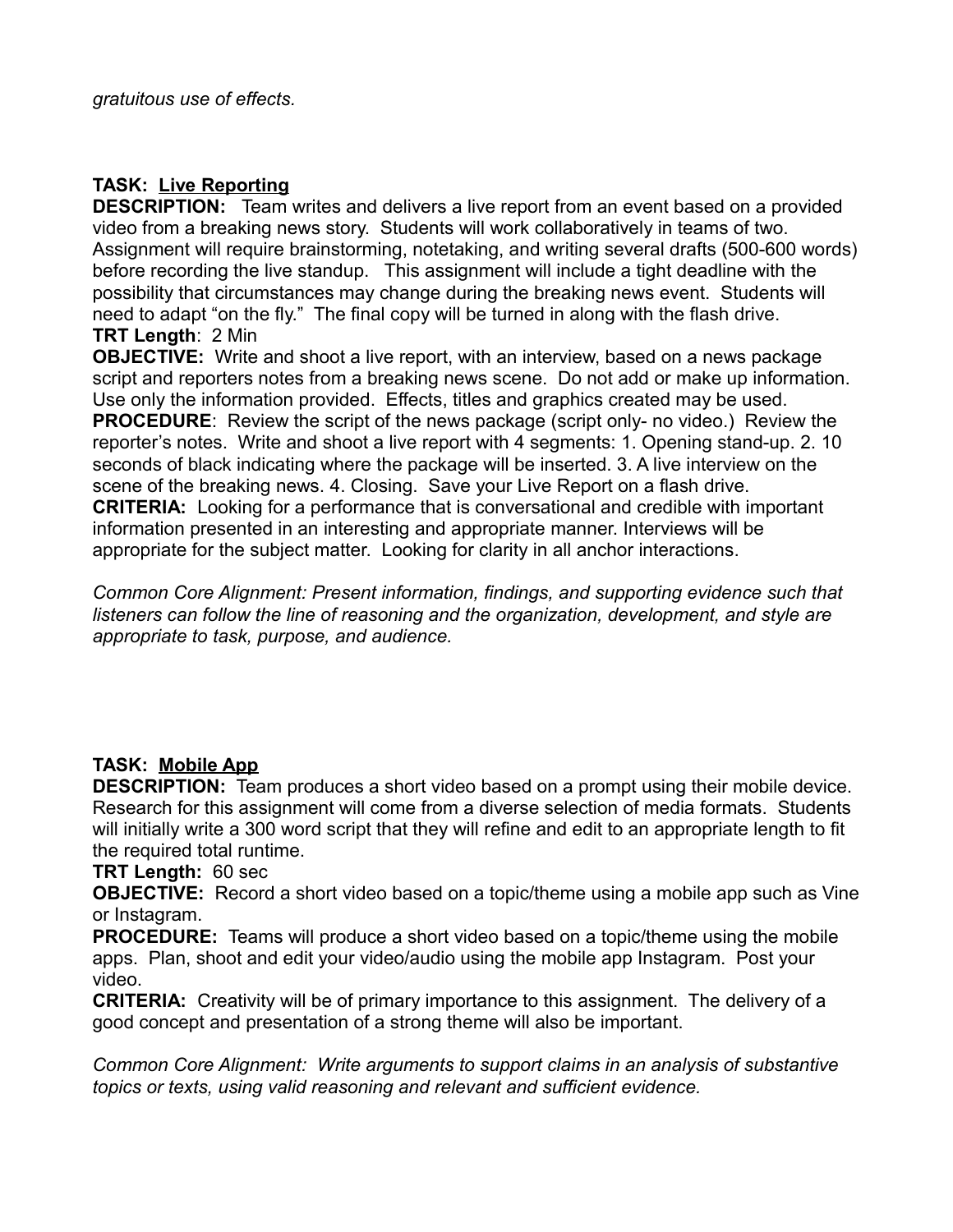#### **TASK: Multimedia Journalist**

**DESCRIPTION**: Produce a feature story for broadcast and online print based on a given topic.

**OBJECTIVE:** Produce a story on a given topic for broadcast and online print. Effects, lower-third titles and graphics may be used.

**PROCEDURE**: Students will produce a story for both broadcast (90 seconds) and online print (final edit: 500 words). The assignment will be feature oriented. Record audio and video for a feature story including all visuals, sound bites and voice track. Snap 2 still pictures with your video camera, camera phone or handheld device, to be submitted with your print story. Write the online print story and save it as a PDF or Word document. Save the finished segment, the online print story and the 2 pictures on a flash drive.

**CRITERIA:** Stories must stick to the topic and get the viewer's attention and keep it. Beginning, middle, end, and overall pacing are important. Sound bites need to provide insight and the visuals must be compelling. The reporter track needs to be clear and strong. Online print stories will be well crafted and use correct spelling and grammar. Still pictures should be well composed and enhance the print story. Overall impact of the piece will be the major criteria in the evaluation process.

The feature story assignment will be a long-term collaborative project where students will work with a variety of partners, building on others' ideas and research. Initial word length for the print version of the story will be 1000 words. Through the revising and editing stage(s) the final copy for the print version will be 500 words and the broadcast script will be at a length that meets the required runtime.

*Common Core Alignment: Integrate and evaluate content presented in diverse media and formats, including visually and quantitatively, as well as in words.* 

#### **TASK: Anchor Segment**

**DESCRIPTION:** Team writes and delivers a news script based on a wire copy. The initial script length will be 250 words. The final edited length will be in the 150-175 word range to meet the industry standard 150-175 words per minute for news anchors.

**TRT Length**: 60 sec

**OBJECTIVE:** Write and record an anchor segment based on the wire copy provided. Effects, titles and graphics may be used.

**PROCEDURE:** Team will write and produce an anchor segment based on the wire copy provided. Review wire copy. Write an anchor script. Record an anchor segment. Save your anchor segment on a flash drive.

**CRITERIA**: Looking for a performance that is conversational and credible with important information presented in an interesting and appropriate manner. Looking for clarity in speaking, good posture and appropriate clothing.

*Common Core Alignment: Prepare for and participate effectively in a range of conversations and collaborations with diverse partners, building on others' ideas and expressing their own clearly and persuasively. Integrate and evaluate information presented in diverse media and formats, including visually, quantitatively, and orally.*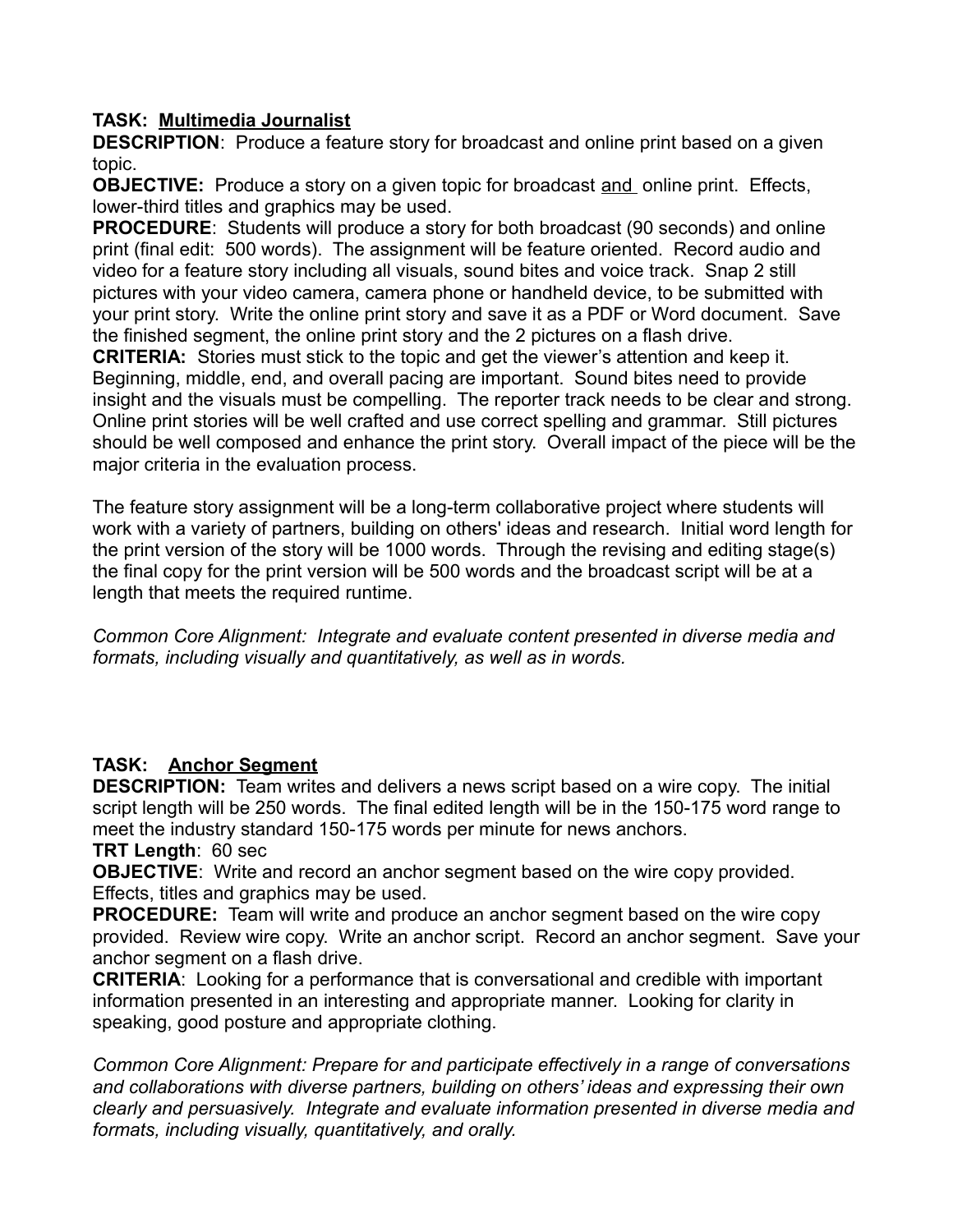#### **TASK: Commercial**

**DESCRIPTION:** Team produces a commercial based on a product or service. Students will research the given produce and initially write a 150 word script that will be revised to 80 to 100 words to fit the required total runtime.

**TRT Length:** 30 sec

**OBJECTIVE:** Produce a persuasive commercial for a given product. Segments may include graphics and b-roll. Only royalty-free music provided by Megatrax will be used. Video effects, titles and graphics may be used.

**PROCEDURE:** Plan the commercial segment. Record audio and video. Edit and save the commercial on a flash drive.

**CRITERIA:** Looking for persuasiveness, strong overall messages, and appropriate pacing. Effects and graphics should always enhance the piece and make it more memorable. We need to be left with a clear, concise, strong impression which persuades as intended by supplied topic.

*Common Core Alignment: Make strategic use of digital media and visual displays of data to express information and enhance understanding of presentations and add interest.*

#### **TASK: Short Story**

**DESCRIPTION:** Team produces a fictional short story based on a topic. Later in the year as a second semester assignment, students will work collaboratively in groups of four to six students to brainstorm topics/themes and then outline and write a 750 to 1000 word screenplay. This assignment will be given after the Student Television Network convention where students have attended writing workshops that are specific to this assignment.

### **TRT Length:** 2 min

**OBJECTIVE:** Produce a fictional short story based on a topic/theme. Effects, titles and graphics may be used along with rights-cleared music provided by Megatrax. Keeping the prompt in mind create an engaging video that has a central theme or point.

**PROCEDURE:** Teams will plan, and produce a short story based on a topic/theme. They will consider lighting, audio, sound, photography, editing, graphics and titles.

**CRITERIA:** Careful attention will be placed on the pacing and impact of the visuals. Transitions will be powerful and link the major ideas creating cohesion. Concluding statement will be very important. Plot development will follow logic and interest will be sustained. Clear beginning, middle and end will also be noted. Creativity and imaginative skill will show mood and style. The delivery of a good concept, presentation of a strong theme, and use of effects (photographic and electronic), will all factor strongly.

*Common Core Alignment: Story has engaging beginning, middle and end. Interest developed and sustained at a high level. Transitions are powerful and link the major ideas, creating cohesion. Use precise language and vocabulary. Provide a concluding statement that follows from and supports the information or explanation presented. Produce clear and coherent writing in which the development, organization and style are appropriate to task, purpose, and audience. Develop and strengthen writing as needed by planning, revising,*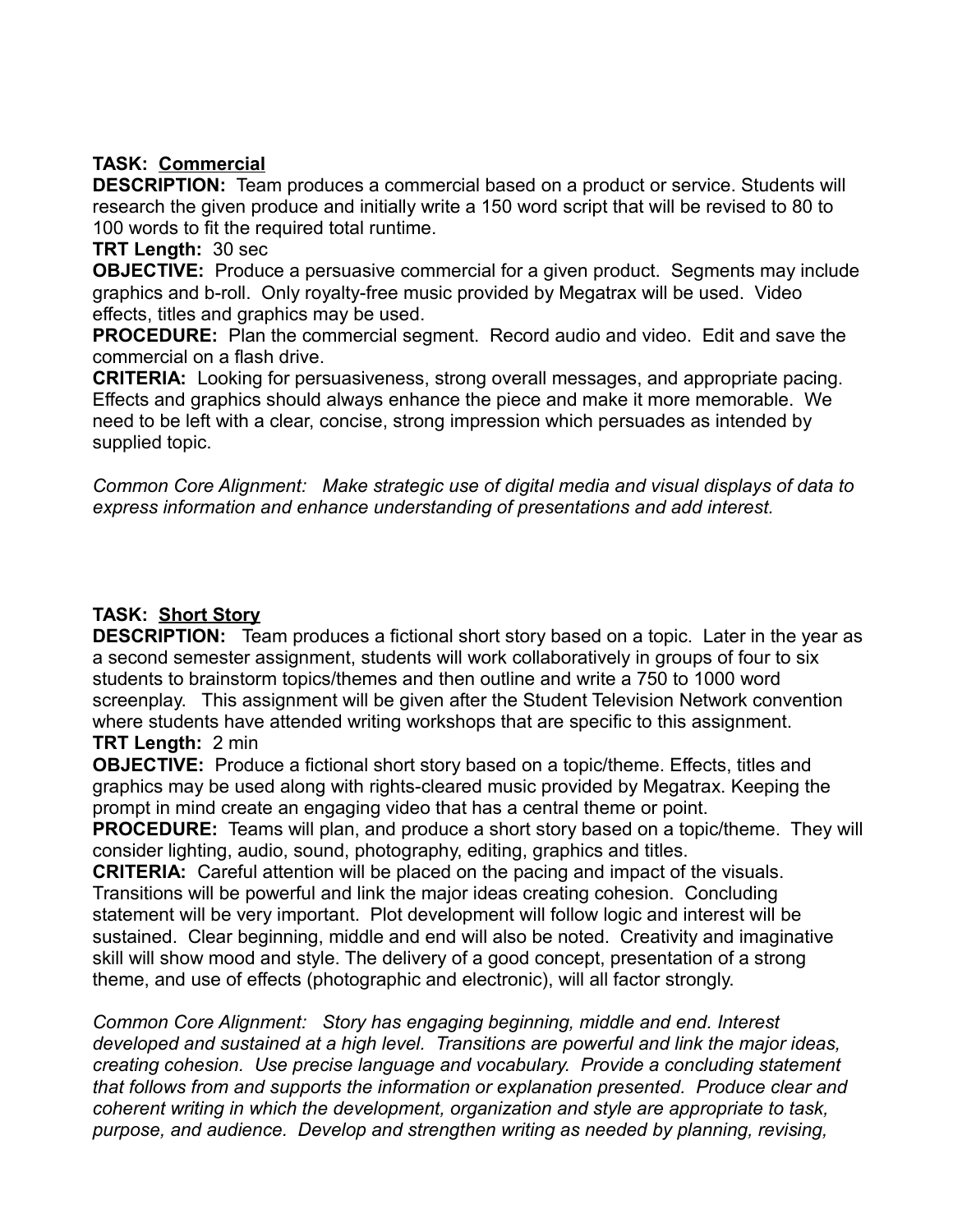*editing, rewriting, or trying a new approach, focusing on addressing what is most significant for a specific purpose and audience.* 

### **TASK: Sixty Second Silent Story**

**DESCRIPTION**: Team produces a 60 second silent movie based on a noun-verb-noun. The teams will collaborate by outlining, planning and writing a 300 word script (with dialog and screen direction) based on the 3-word focus statement. While the final product is a silent story and the audience will not hear the spoken words, the dialog will still be an important piece of the film. Students will storyboard the film. This exercise will assist students in their routine planning processes as they engage in telling stories as broadcast journalists. **TRT Length**: 60 sec

**OBJECTIVE**: Produce a fictional silent movie based on a given 3-word focus statement. Focus statements will be in the form of a noun-verb-noun. No sound may be included in the final edit. Effects, titles and graphics may be used.

**PROCEDURE**: This exercise originated at the National Press Photographers Association to help producers, photographers and video journalists think before they record. Staging is the journalistic equivalent of lying; and since journalists stand for truth, facts, and ethics…you cannot ever stage in the real journalistic world. But for this exercise … you can. You will get to direct your actors. It is critical as broadcast journalists that you think visually… and you can write visually with your camera. Watching your favorite news story with the sound down will force you to observe composition, editing, lighting… and whether you have succeeded in visual story telling.

**CRITERIA**: Will pay careful attention to the pacing and impact of the visuals in this exercise. The delivery of a good concept, presentation of a strong theme, and use of effects. (Photographic and electronic), will all factor strongly.

#### **Homework—**

Examples of assignments throughout the year include:

\*\* How does CHSTV measure up to three of the nation's top college broadcasts? Students are asked to dissect collegiate programs to see how their own work measures up. What are the strengths and weaknesses of their college counterparts? What changes would they implement? Length of this assignment should be one page. We are looking for succinct answers and observations.

\*\* Watch entries from high school broadcasting programs throughout the country and summarize what they are doing that is helping them to produce compelling stories. Identifying what similar programs are doing can help CHSTV be competitive and achieve success at the national convention. Length of this assignment should be one page.

\*\* Creating a policy for the CHSTV drone. After watching three short videos, students answer key questions like, 1. What are some of the potential problems for TV news stations that purchase a drone camera system to cover news? 2. What rules and policies would CHSTV put in place to guide how it uses drones in its broadcasts?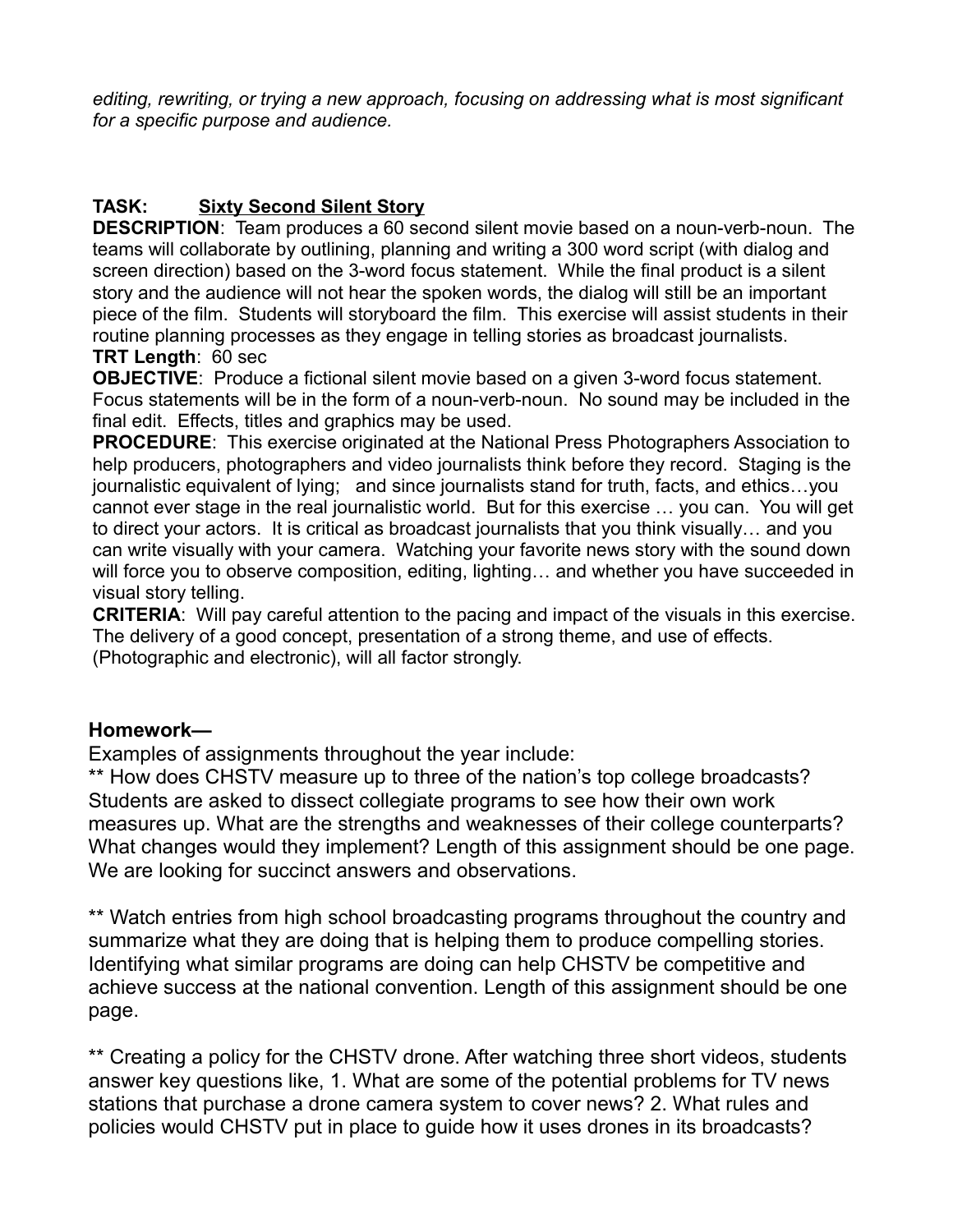Create a policy for the following issues: privacy, safety, who should be allowed to fly, what training should we require. Length of this assignment should be one page.

### **Independent Viewing and Analysis Work Sheets—**

Based on multiple sources and using various multimedia platforms, students are asked to rate "video quality and technique", "audio quality and technique", "creativity" and "overall rating" on a scale of 1 to 10. Students are asked to be as specific as possible in their comments. They are asked to keep in mind that a talent they are expected to develop in the course is an ability to effectively describe (using proper terminology) the strengths and weakness of the videos they are critiquing. At the end of the assignment, students are asked to comment on the specific techniques (shooting, editing, writing, sound, lighting) they saw in the video that they will or will not use in their own productions.

### **Daily Curriculum Work Sheets—**

Using CNN Student News as a resource, student journalists turn in weekly sheets where they access video links and transcripts of CNN's student news program, then must answer a variety of questions, including Media Literacy Question of the Day, Key Concepts, Fast Facts and Discussion Questions. Use of the detailed transcripts help students with reading comprehension and vocabulary.

Students are also encouraged to leave feedback on the CNN site, to determine how these news stories help in their understanding of complex, yet vitally important issues they will need for their advancement in the news media.

*Common Core Alignment: Use technology, including the Internet, to produce, publish, and update individual or shared writing products in response to ongoing feedback, including new arguments or information. Make strategic use of digital media and visual displays of data to express information and enhance understanding of presentations.*

## **Instructional Methods and Strategies**

The broadcast journalism class offers students an opportunity to televise a live morning news show to an audience of their peers (3000 students) and to a cable audience reaching 75,000 households each day. The program's cable replay each evening increases the number of potential eyeballs that will focus on the work of students in the class. That is the ultimate motivator.

Performance feedback is generated fairly quickly from staff, students, parents, and members of the cable community who are watching the show and this viewer-generated feedback (written, word of mouth, social media-generated) is invaluable to the student journalists. The user feedback we seek out and receive becomes an instant "rating system" for how a show, a story or an interview resonated with the audience.

The class offers a "hands-on" learning environment in real world news gathering and news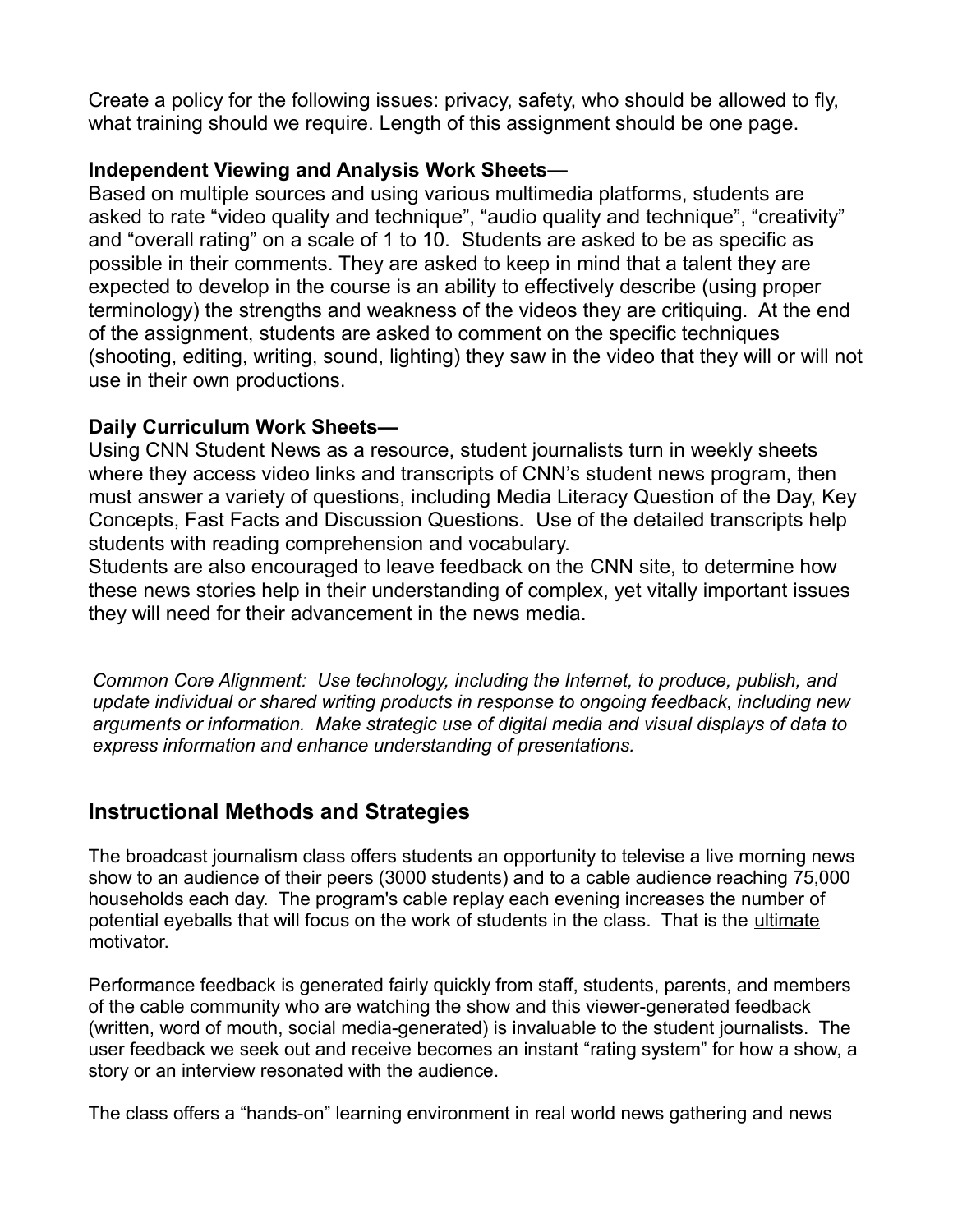dissemination. The program has propelled many of our graduates into positions (after university training) in the television and film industries as producers, directors, correspondents, news anchors, writers, film-makers and the like.

Day to day instructional methods include: Lectures, in class discussions, professional development workshops, hands-on demonstrations, textbook and resources readings, screenings, instructional videos produced by the Student Television Network and other professional organizations, guest speaker appearances and other appropriate methods.

A tremendous amount of time is spent working with students on performance-related skills for the live show. Each morning broadcast begins with a rehearsal where anchors run through their scripts, the control room staff review graphics, story rundowns (checking for errors in spelling, graphic design and a/v technical considerations). On air presenters run through the interviews with their guests as they plan the live interview, review and refine their questions, block the interviews (if necessary if an interview includes a demo or performance) and make final adjustments before the live broadcast.

A typical live broadcast can include multiple sets of guests, two packages, a "look live" and occasionally a live student performance. Choreography and timing is key.

Modeled after a real world news broadcast, each class period begins with a morning meeting where new material is presented, previous shows are critiqued in groups (technical detail, writing, on air presentation). Student producers work with the instructor to present new material and/or provide supportive, constructive feedback.

Students typically work in groups (generally in pairs) as they progress through the range of story assignments and projects to develop content for the daily show. Critical analysis of student work and performance will be assessed in groups (formalized via peer-created feedback sheets).

Students will use classroom textbooks and resource material and the Internet to learn the technical terminology and vocabulary that is unique to news broadcasts and journalism.

In class, hands-on demonstrations will be used to teach advanced camera operation, FCPx editing instruction and mastering audio for the NLE timeline and live broadcast.

Guest speakers and professional development workshops are a key instructional strategy as we have developed mentor relationships over the years with Les Rose (CBS Evening News), Bruce Patch (CBS San Diego), Irv Kass (CBS Network and local NBC), Kimberly King (KPBS) as they bring real world experience into our newsroom. Irv Kass works with students on media ethics issues that can arise in a scholastic broadcast setting (especially during our election coverage every other November). Bruce Patch works with students in small group workshops (students receive professional development credit) on photojournalism skill development and storytelling. Les Rose works with students on writing in news and feature packages (Les Rose has worked with CBS network reporter Steve Hartman for 25 years). Les uses Steve Hartman's stories as models for storytelling, writing to the video, and executing compelling stand-ups,.